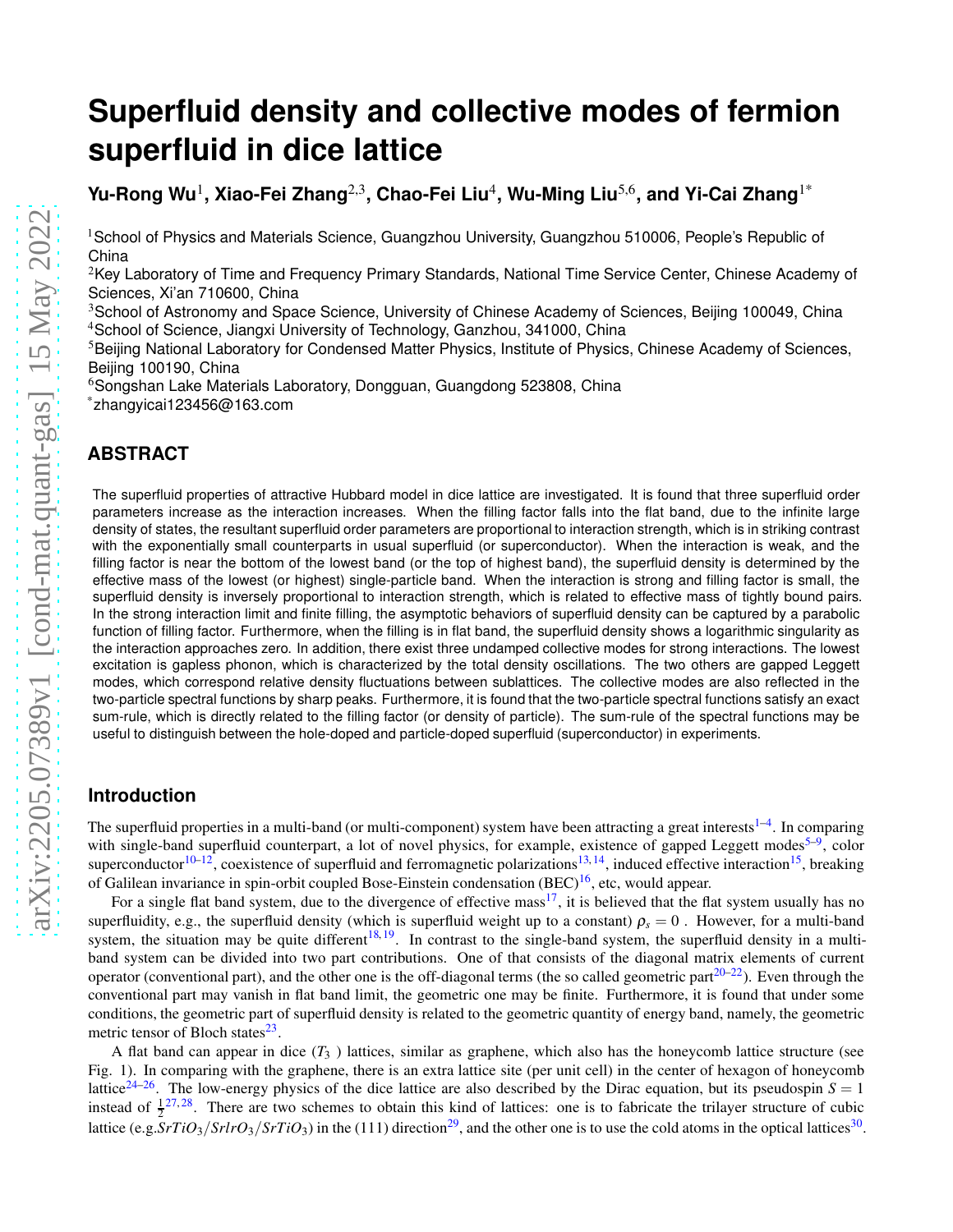<span id="page-1-0"></span>

**Figure 1.** (a): The structure of dice lattices. Sublattices A, B and C are shown in blue, green and red respectively. The vectors  $\mathbf{a}_1 = [\sqrt{3}/2, -1/2]$ ,  $\mathbf{a}_2 = [-\sqrt{3}/2, -1/2]$  and  $\mathbf{a}_3 = [0, 1]$  with lattice spacing  $a \equiv 1.$ (b): The three single-particle energy bands with  $t = 1$  and  $\mu = 0$  in Eq.[\(3\)](#page-2-0).

The band structure of the dice lattices has a distinctive characteristic compared to the graphene, in addition to the conduction band and valence band  $\varepsilon_{+}(\mathbf{k})$ , there is a flat band  $\varepsilon_{0}(\mathbf{k})$  in the middle. For the highest (or lowest) band in the Brillouin Zone, there exists two Dirac points, which closely attach to the flat band. Following the discovery of this new material, a lot of novel physical phenomena, for example, Hofstadter butterfly effect<sup>[31](#page-17-5)</sup>, magneto-optical conductivity<sup>[32](#page-17-6)</sup>, Super-Klein tunneling<sup>[33](#page-17-7)</sup>, zitterbewegung effect<sup>[34](#page-17-8)</sup>, magnetism<sup>[35](#page-17-9)</sup>, and magnetoconductivity<sup>[36,](#page-17-10)[37](#page-17-11)</sup>, etc., have attracted great interests.

Although the superfluid density in three band Lieb lattices has been studied<sup>[18](#page-16-10)</sup>, there are still other open questions worthwhile to investigate. For example, what roles does the effective mass play in superfluidity? How do the flat band and Dirac point affect the superfluid order parameters and superfluid density? The collective modes are also interesting subjects in such a three band system. There usually exists several superfluid order parameters in multi-band system. The oscillations between different order parameters result in the so-called Leggett modes<sup>[5](#page-16-1)</sup>. The Leggett modes in condensed system have been observed experimentally in multi-band superconductor  $Mg_{B_2}$ , by using Raman spectroscopy<sup>[38](#page-17-12)</sup>, by angle-resolved photoemission spec-troscopy<sup>[39](#page-17-13)</sup>. For three band superfluid in dice lattices, it is expected there may exist several Leggett modes.

In this work, we study the superfluid properties and collective modes of attractive Hubbard model in dice lattices. It is found that the flat band has important influences on the superfluid order parameters and superfluid density. In addition, there exists three collective modes, one of that is the gapless phonon mode, the other two are gapped Leggett modes. The collective modes can be reflected by sharp peaks in two-particle spectral functions. Furthermore, an exact sum-rule of spectral functions is derived, which may be useful to distinguish between the hole-doped and particle-doped superfluid (or superconductor) in experiments.

# **Results**

The structure of dice lattices is depicted in Fig.1, every unit cell consists of three different lattice sites (A, B and C), in which sites A and B are located at the vertices of hexagon to form honeycomb lattice, and site C is located at the center of the hexagon. In this work, we only consider the nearest neighbor hopping and equal hopping amplitude, i.e.,  $t_1 = t_2 = t$  (see Fig. 1). The Hubbard model in which two-component Fermi gases with spin  $\sigma = \uparrow, \downarrow$  interacting through on-site attractive interaction  $-U$  ( $U > 0$ ) is

<span id="page-1-1"></span>
$$
\mathcal{H} = \sum_{\langle ij \rangle \sigma} t_{ij} \psi_{i\sigma}^{\dagger} \psi_{j\sigma} - \mu \sum_{i\sigma} n_{i\sigma} - U \sum_{i} n_{i\uparrow} n_{i\downarrow}, \tag{1}
$$

where µ describes the chemical potential. In the following, we would use *i* to label the unit cell. The creation operators for three sub-lattices are represented by  $\psi_{iA}^{\dagger}$ ,  $\psi_{iB}^{\dagger}$  and  $\psi_{iC}^{\dagger}$ , respectively.  $n_{i\sigma} = \psi_{i\sigma}^{\dagger} \psi_{i\sigma}$  is the particle number operator. Under periodic boundary condition , using a Fourier transform, it is convenient to obtain the non-interacting Hamiltonian

$$
\mathscr{H}_0(\mathbf{k}) = \sum_{\mathbf{k}} \psi^{\dagger}(\mathbf{k}) h(\mathbf{k}) \psi(\mathbf{k}), \tag{2}
$$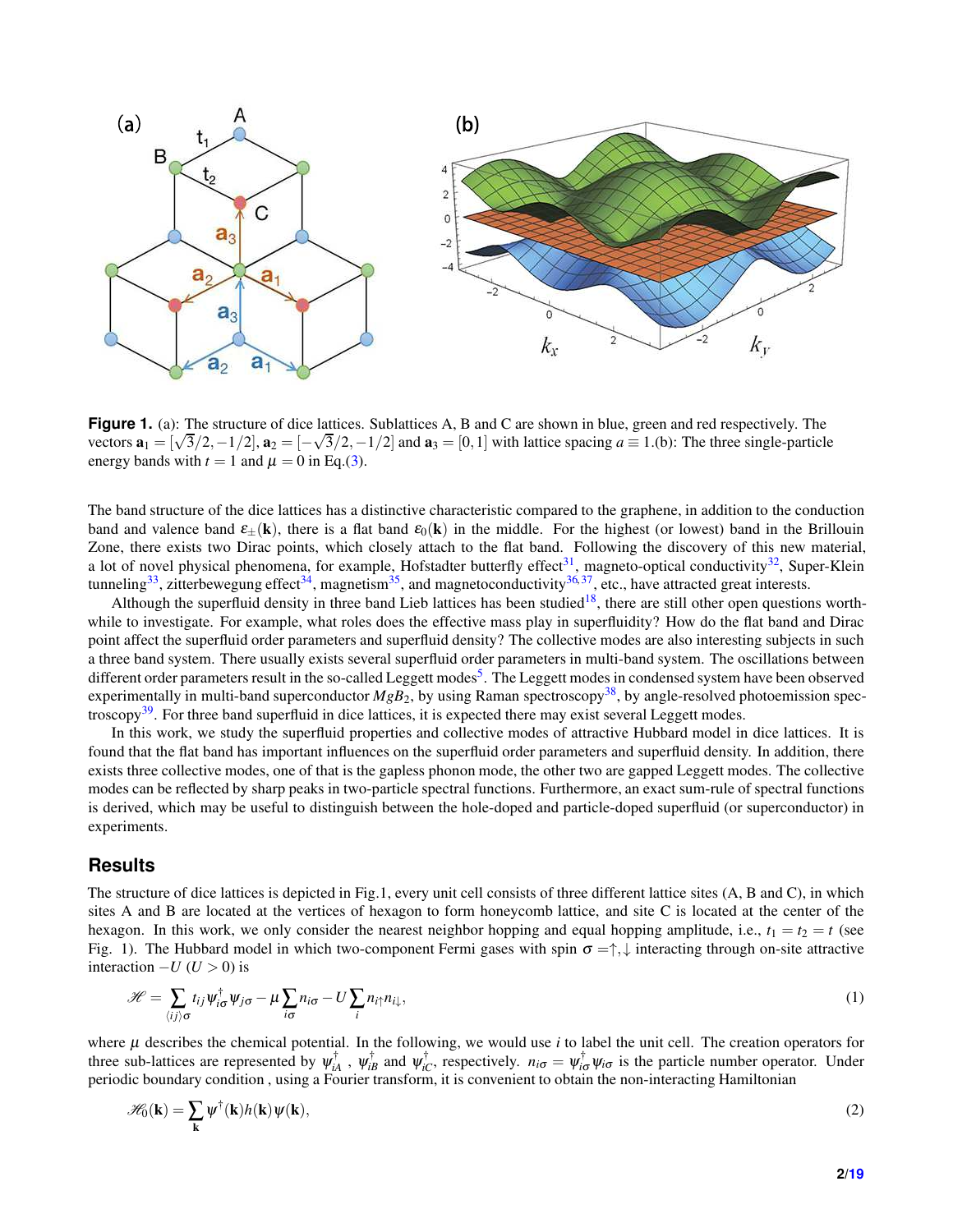<span id="page-2-1"></span>

**Figure 2.** The superfluid order parameters for sublattice A(C) and superfluid densities as functions of filling factor *n*. (a): The superfluid order parameters for interaction  $U = 1$ ,  $U = 2$ ,  $U = 3$  and  $U = 4$  are shown in blue, green, red and black solid lines, respectively. The blue dashed line is the order parameter  $\Delta_B$  when  $U = 1$ . (b): The superfluid densities for interaction  $U = 1$ ,  $U = 2$ ,  $U = 3$  and  $U = 4$  are also shown in blue, green, red and black solid lines, respectively.

with  $\psi^{\dagger}(\mathbf{k}) = [\psi_A^{\dagger}(\mathbf{k}), \psi_B^{\dagger}(\mathbf{k}), \psi_C^{\dagger}(\mathbf{k})]$  and

<span id="page-2-0"></span>
$$
h(\mathbf{k}) = \begin{bmatrix} -\mu & h_{12}(\mathbf{k}) & 0 \\ h_{21}(\mathbf{k}) & -\mu & h_{23}(\mathbf{k}) \\ 0 & h_{32}(\mathbf{k}) & -\mu \end{bmatrix}
$$
(3)

where  $h_{12}(\mathbf{k}) = t \sum_{\delta} \cos(\mathbf{k} \cdot \mathbf{a}_{\delta}) + it \sum_{\delta} \sin(\mathbf{k} \cdot \mathbf{a}_{\delta}), h_{21}(\mathbf{k}) = h_{12}^*(\mathbf{k}), h_{23}(\mathbf{k}) = h_{12}(\mathbf{k}), h_{32}(\mathbf{k}) = h_{21}(\mathbf{k}),$  and  $\mathbf{k} = (k_x, k_y)$ . The two dimensional vectors  $a_{\delta}$  are shown in Fig.1. We note that it is a multi-band (three-band) system and there exist a flat band  $[\epsilon_0(\mathbf{k}) = 0]$  in between the highest  $[\epsilon_+(\mathbf{k})]$  and the lowest bands  $[\epsilon_-(\mathbf{k}) = -\epsilon_+(\mathbf{k})]$  (see Fig. [1\)](#page-1-0).

It is worth noting that an important role played by particle-hole symmetry in this model. Similarly as Haldane-Hubbard model<sup>[40](#page-17-14)</sup>, applying a particle-hole transformation to the system,

$$
\psi_{i\sigma} \to \varepsilon_i \psi_{i\sigma}^\dagger, \quad \psi_{i\sigma}^\dagger \to \varepsilon_i \psi_{i\sigma}, \tag{4}
$$

where  $\varepsilon_i = 1$  for the A and C sublattices, and for the B sublattices  $\varepsilon_i = -1$ , the hopping term in Hamiltonian Eq.[\(1\)](#page-1-1) is invariant under the above transformation. After adding some constant terms, the interaction term remains invariant and chemical potential term changes a sign. At this point, we only need to consider the case where the number of particles  $n > 3$  ( $n = 3$  is half-filling, i.e. there are three particles in a unit cell). For filling ∆*n* ≡ *n*−3 ≥ 0 (particle-doped case) and −∆*n* = 3−*n* ≤ 0 (hole-doped case), the chemical potentials satisfy a relationship

$$
\mu(-\Delta n) = -\mu(\Delta n). \tag{5}
$$

It indicates that, at half-filling  $(n = 3)$ , the chemical potential is exactly zero. Furthermore, we will see that all the other physical quantities, e.g., superfluid order parameters, superfluid density, etc., are also symmetrical with respect to the halffilling  $n = 3$  (see Fig. 2).

The order parameters ( $\Delta_i = -U\langle \psi_i | \psi_i \rangle$ ) can be calculated with mean field theory (see **Metholds**). The evolutions of the superfluid order parameters are depicted in panel (a) of Fig. 2. It is found that  $\Delta_i$  is always real. The order parameters are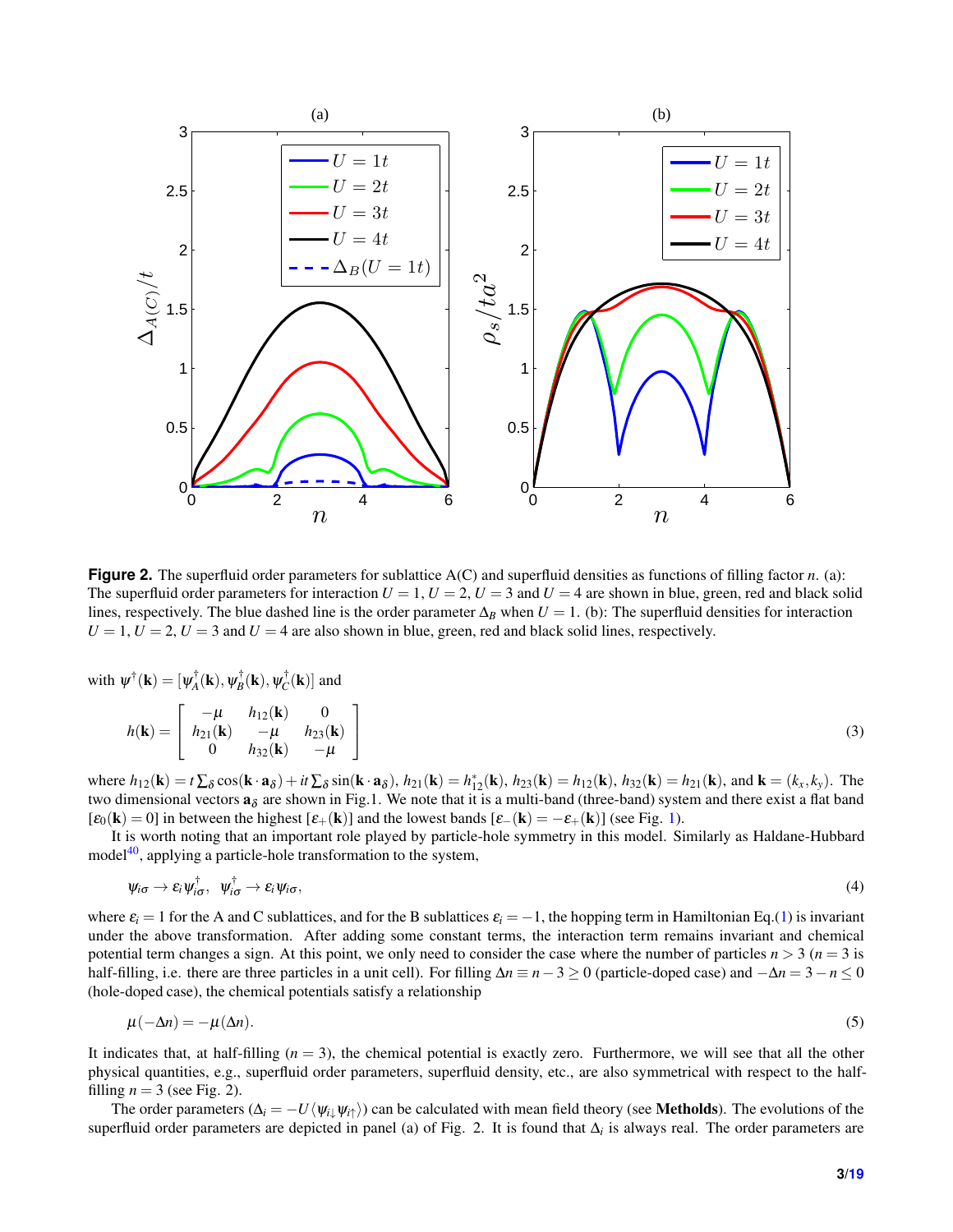symmetrical with respect to the half-filling due to the particle-hole symmetry. The Hamiltonian is subject to the inversion symmetry,  $\Delta_A$  is the same as  $\Delta_C$  but differ from  $\Delta B$ . As one increases the interaction *U*,  $\Delta_i$  always increases. The order parameters can increase without limit as long as the interaction is strong enough. For example, when filling factor is halffilling  $(n = 3)$ ,  $\Delta_i \simeq U/2$  as  $U \rightarrow \infty$ , which is a half of the energy of two particle bound states<sup>[41](#page-17-15)</sup>.

When the filling factor approaches zero, the order parameters decrease to zero. The fully occupied case  $(n = 6)$  is equivalent to completely empty ( $n = 0$ ) case due to the particle-hole symmetry. With the increasing of filling factor *n*, the  $\Delta_i$  gets larger. However, when the filling factor is in between the lowest band and the middle flat band, the order parameter gets a dip due to the small density of states near the Dirac points [especially for weakly interacting cases in panel (a) of Fig.2]. The suppressions of order parameters are also found in Lieb lattices<sup>[42](#page-17-16)</sup>. When the filling factor lies in the middle region (e.g.,  $n \approx 3$ ), the order parameter reaches its maximum due to enhancement of density of states in flat band.

The interaction effects amplified by band flatness can give rise to Wigner-crystal state<sup>[43](#page-17-17)</sup> and ferromagnetic transition<sup>[44](#page-17-18)</sup>. Similarly, the behaviors of superfluid order parameters are also affected significantly by the flat band $45$ . For example, when the filling factor is in the middle of the flat band (e.g., half filling  $n = 3$ ), the infinite large density of states results in order parameter  $\Delta_A = \Delta_C \simeq U/4$  as the interaction approaches zero, which is very different from that in the usual Bardeen-Cooper-Schrieffer (BCS) superconductor (or superfluid), where pairing gap  $\Delta$  is exponentially small when interaction  $U \to 0$ . In addition, for half-filling  $n = 3$ , it is found that the order parameter for sublattice B is much smaller than  $\Delta_{A(C)}$  when the interaction is small (*U*/*t* ≪ 1), i.e.,  $\Delta_B/\Delta_{A(C)} \ll 1$  (see Fig[.2\)](#page-2-1). This is because the weights of sublattices A and C in flat band wave function is dominant over that of sublattice B.

#### **Superfluid density**

The superfluid density can be calculated with phase twist method<sup>[20,](#page-16-12)[46](#page-17-20)</sup>. Assuming the superfluid order parameters undergo a phase variation, e.g,  $\Delta_i \to \Delta_i e^{2i\mathbf{q} \cdot \mathbf{r}_i}$ , the superfluid density (particle number per unit cell) tensor  $\rho_{sij}$  can be written as

$$
\rho_{sij} = \frac{\partial^2 \Omega(\mathbf{q})}{\partial q_i \partial q_i}|_{q \to 0},\tag{6}
$$

where  $\Omega$  is thermodynamical potential (per unit cell) in grand canonical ensemble. Similarly as the Haldane model<sup>[20](#page-16-12)</sup>, due to the *C*<sub>3</sub> symmetry of honeycomb lattices<sup>[19,](#page-16-11)[47](#page-17-21)</sup>, the superfluid density tensor can be simplified into a scalar, i.e.,  $\rho_{sij} = diag{\rho_s, \rho_s}$ .

The superfluid density  $\rho_s$  is plotted as a function of filling factor for different interactions in panel (b) of Fig. 2. First of all, we see that the superfluid density is also symmetrical with respect to the half-filling due to the particle-hole symmetry. When the filling factor is completely empty  $(n \to 0)$  [or fully occupied case  $(n \to 6)$ ], the superfluid density vanishes linearly. For the small filling factor ( $n \ll 1$ ) and weak interaction ( $U \ll t$ ) case (BCS-limit<sup>[48](#page-17-22)</sup>), the superfluid density can be written as

$$
\rho_s(U/t \ll 1) = n/m^* = 3tn/(\sqrt{2}) \simeq 2.12nt,\tag{7}
$$

where  $m^* = \sqrt{2}/(3t)$  is the effective mass near the bottom of lowest band, which is determined by the single-particle energy band structure, and does not depend on interaction strength *U*. The superfluid density is proportional to filling factor (or particle density) and inversely proportional to the effective mass of energy band<sup>[17](#page-16-9)</sup>, which is very similar to that of Bose-Einstein condensate with spin-orbital coupling<sup>[49](#page-18-1)</sup>.

Differently from order parameters, when interaction  $U/t \gg 1$ , the superfluid density remains finite. In such case, the superfluid consists of tightly bound pairs. Two bound pairs could not occupy a same lattice site due to the constraint of exclusive principle of fermions. So the pairs can be viewed as hard-core bosons, which is BEC limit of fermion superfluid. When the number of the effective hard-core bosons is small *n* ≪ 1 (dilute gas limit), the superfluid density is determined by the effective mass of tightly bound pairs, i.e.,

$$
\rho_s(U/t \gg 1) = n'/m'^* = 8t^2n/U,\tag{8}
$$

where  $n' = n/2$  is filling factor of effective hard core bosons and  $m'^* = U/(16t^2)$  is its effective mass, which is determined by the dispersion of two-particle bound state energy (Note  $m^* \neq 2m^*$  due to the coupling of between the motions of center of mass and relative motion of two particles in lattice<sup>[50](#page-18-2)</sup>). The above equation indicates that when the interaction gets stronger (in strong interaction limit), the effective mass becomes larger, the resultant superfluid density gets smaller. For a moderate interaction strength (e.g.,  $U/t > 5$ ), and small filling ( $n \ll 1$ ), it is expected that the superfluid density should satisfy  $8t^2n/U < \rho_s < 2.12nt$ .

In addition, differently from the order parameters, the evolution trends of superfluid density with the interactions can bedifferent for different regimes of filling factors. For example, when the filling is small, superfluid density diminishes with the increasing of interaction, which is opposite to that of order parameters [see panel (b) of Fig. 2]. Only when the filling is sufficiently large (for example,  $n \approx 3$ ), the superfluid density grows up as the interaction increases (within a certain range of interaction, see the following discussions and the panel (a) of Fig. 3). Due to the vanishingly small density of states near the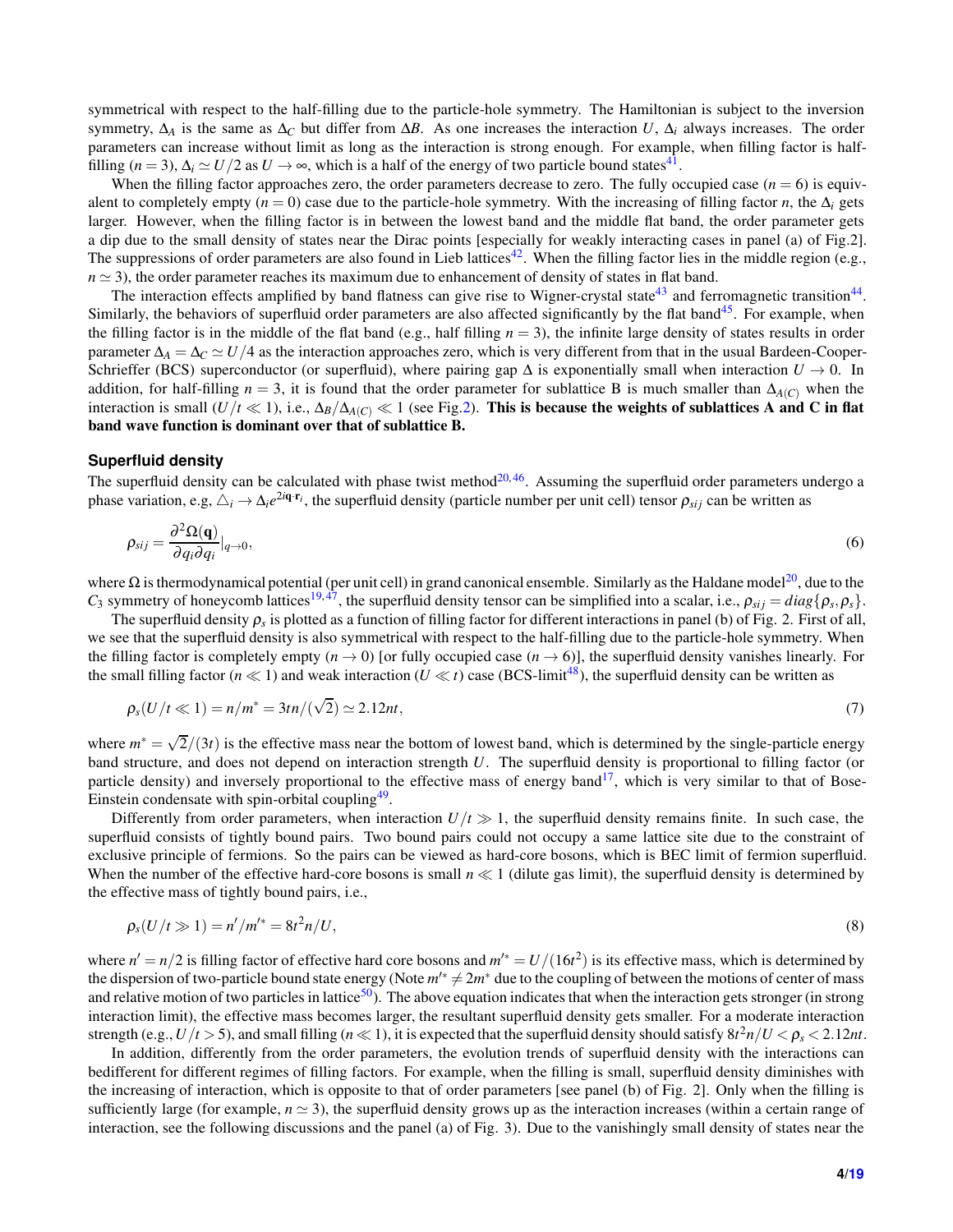

**Figure 3.** The asymptotic behaviors of superfluid densities. (a): The numerical results of superfluid density are plotted in black solid line (filling factor *n* = 3). The two dashed lines correspond two asymptotic limits of superfluid density, which are given by  $\rho_s \approx 12/U$  for  $U \rightarrow \infty$ ) and  $aU ln(b/U)$  with  $a = 0.4077$  and  $b = 9.822$  for  $U \rightarrow 0$ , respectively. (b): The blue dashed line is the estimated up bound  $8n$  (filling factor  $0 \le n \le 3$ ), which is determined by effective mass of tightly bound pairs  $[m^{'*} = U/(16t^2)]$ . Using the particle-hole symmetry, the corresponding up bound for  $3 \le n \le 6$  also depicted here. The solid line is the parabolic function Eq.[\(11\)](#page-5-0).

Dirac points, the superfluid density also develops a dip for weak interacting cases. Similarly as Lieb lattices<sup>[18](#page-16-10)</sup>, a triple dome structure appears in the superfluid density, especially for weakly interacting cases [see panel (b) of Fig. 2].

For intermediate filling factor (e.g,  $n = 3$  in flat band), it is found that the superfluid density approaches zero as  $U \rightarrow 0$ . Once the interaction is turned on, the superfluid density grows rapidly [see panel (a) of Fig. 3]. Specially here, the nonvanishing superfluid density for weak interactions mainly arises from the contributions of off-diagonal matrix elements of current operator (the geometric part). In the isolated flat band limit<sup>[18,](#page-16-10)[22](#page-16-13)</sup> or under the assumption of uniform pairing<sup>[1,](#page-15-0)[20](#page-16-12)</sup>, the superfluid density in flat band can be related to geometric metric tensor of Bloch sates. However, here we note that the superfluid density approaches zero according to the law of

$$
\rho_s = aUln[b/U],\tag{9}
$$

as  $U \rightarrow 0$  with two constants  $a \approx 0.4077$  and  $b = 9.822$  for half filling  $n = 3$  [see panel (a) in Fig.3], which is different from the linear dependence in isolated flat band limit<sup>[18](#page-16-10)</sup>. As  $U \rightarrow 0$ , the appearance of the logarithmic singularity (*UlnU*) is attributed to the existences of the gapless Dirac points and vanishingly small pairing gap (∆ ∝ *U* → 0). This is because when filling factor is in the middle of flat band (half-filling of  $n = 3$ ) and  $U \rightarrow 0$  (or  $\Delta \equiv \Delta_A = \Delta_C \simeq U/4 \rightarrow 0$ ), it is found that the superfluid density mainly arises from matrix elements of current operator between the flat band and other bands near the Dirac points (the off-diagonal part). Furthermore, the contribution near the Dirac points can be approximated by

$$
\rho_s \sim A\Delta \int_0^B \frac{qdq}{\sqrt{q^2 + \Delta^2}(\sqrt{q^2 + \Delta^2} + 3\Delta)} = A\Delta ln \frac{\sqrt{B^2 + \Delta^2} + 3\Delta}{4\Delta} \simeq aU ln(b/U),\tag{10}
$$

where *A*, *B*, *a* and *b* are four constants. A similar logarithmic singularity of superfluid density also appear in the Mielke checkerboard lattices<sup>[51](#page-18-3)</sup>.

With the increasing of interaction, the superfluid density reaches its maximum values at  $U \approx 3.7t$  [see panel (a) in Fig.3]. After passing over that point, it decreases. For strong interaction limit and finite *n*, the trend of evolutions of superfluid density can be also understood qualitatively by effective mass of tightly bound pairs. Considering the fermion nature of tightly bound pairs, it is expected that the superfluid density should be smaller than that determined by  $m'^*$ , namely,  $\rho_s < 8t^2n/U$  for BEC limit ( $U \gg t$ ). For example, when  $n = 3$ , it is found that the superfluid density is also inversely proportional to interaction,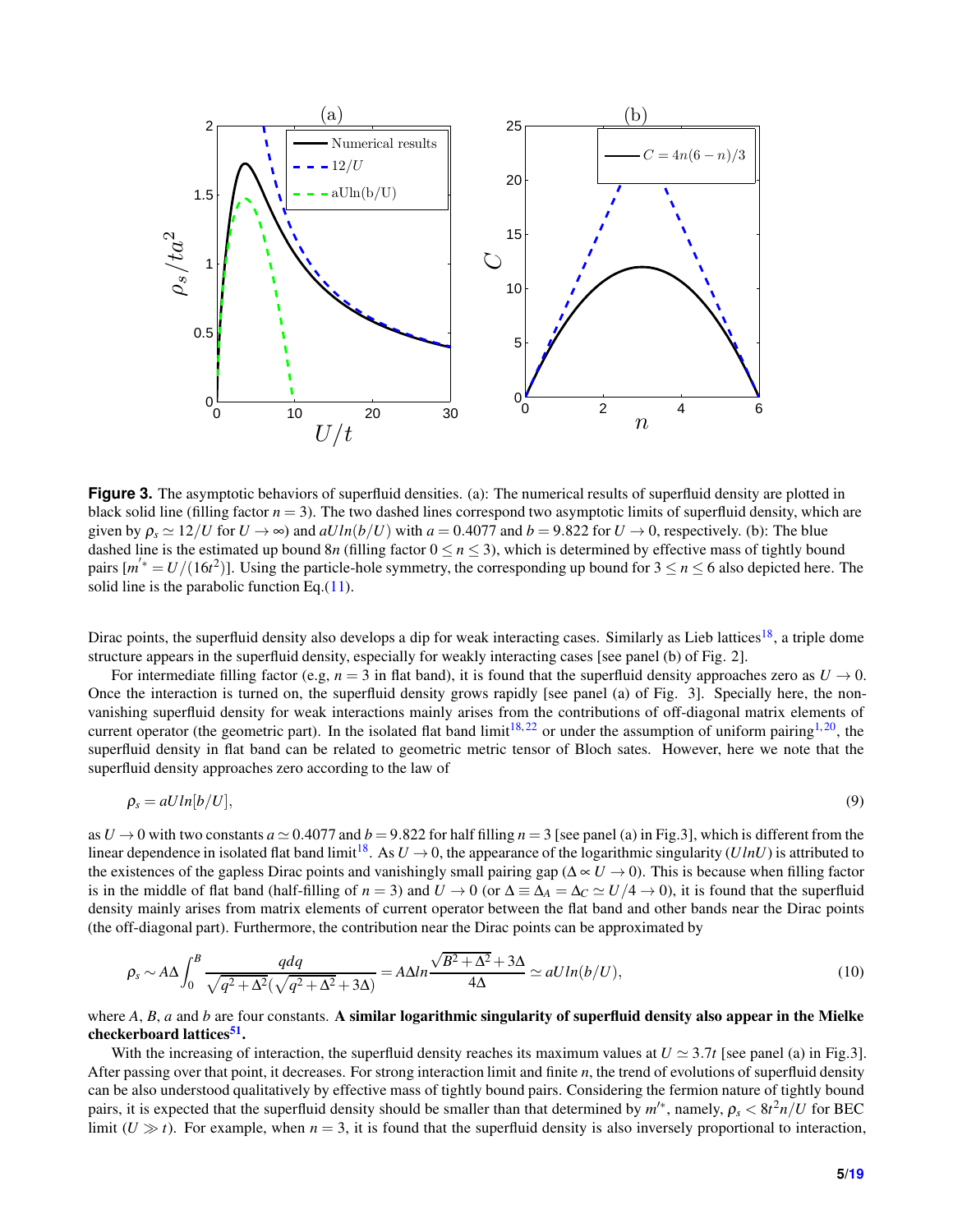i.e.,  $\rho_s \to C/U$  as  $U \to \infty$  [see panel (a) of Fig.3]. The numerical results give the constant  $C \simeq 12$  for half-filling case (*n* = 3), which is almost a half of the estimated up bound  $[8t^2n = 24(t=1)]$ . Nevertheless, the up bound would provide much more precise estimation for superfluid density when filling factor *n* is small [see panel (b) of Fig.3]. For a general filling *n*, it is found that the constant *C* can be given by a parabolic function (see the Methods), namely

<span id="page-5-0"></span>
$$
C = \frac{4t^2}{3}n(6-n). \tag{11}
$$

Consequently, the superfluid density

$$
\rho_s = \frac{4t^2}{3U}n(6-n). \tag{12}
$$

The asymptotic results Eqs. [\(11\)](#page-5-0) and [\(12\)](#page-5-1) in strong interaction limit are very similar to the behaviors of the superfluid density of hard-core bosons in lattices<sup>[52,](#page-18-4)[53](#page-18-5)</sup>.

#### **Collective modes**

In this section, we would present Gaussian fluctuation method  $54-56$  $54-56$  to calculate the collective modes and spectral functions  $40$ . The order parameters can be decomposed as mean-field part and fluctuation, i.e.,  $\Delta_i = \Delta_i + \delta \Delta_i$  with  $i = 1, 2, \dots, m$ , and *m* is the number of order parameters. The partition function can be written as

<span id="page-5-1"></span>
$$
Z \approx e^{-S_0} \int D\eta_q^{\dagger} D\eta_q e^{-\delta S},\tag{13}
$$

where  $S_0$  is the mean-field contribution and the Gaussian fluctuation part (see the **Methods**)

$$
\delta S = \frac{1}{2} \sum_{\mathbf{q},n} \eta_q^{\dagger} M(q) \eta_q = \sum_{\mathbf{q},n>0} \eta_q^{\dagger} M(q) \eta_q, \tag{14}
$$

with pairing fluctuation fields  $\eta_q^{\dagger} = [\Delta_{1q}^*, \Delta_{2q}^*, ..., \Delta_{mq}^*, \Delta_{1,-q}, \Delta_{2,-q}, \Delta_{m,-q}]$  and  $q = (\mathbf{q}, i\omega_n)$ ,  $\omega_n = 2n\pi/\beta$   $(n \in \mathbb{Z})$  is Matsubara frequency,  $β = 1/T$  is inverse temperature. The fluctuation matrix *M* is a  $2m \times 2m$  matrix,

$$
M_{ij}(\mathbf{q}, i\omega_n) = \frac{1}{\beta} \sum_{\mathbf{k}, n'} G_{ij}^0(k+q) G_{j+m,i+m}^0(k) + \frac{\delta_{ij}}{U},
$$
\n
$$
M_{ij}(\mathbf{q}, i\omega_n) = \frac{1}{\beta} \sum_{\mathbf{k}, n'} G_{ij}^0(k+q) G_{j-m,i+m}^0(k),
$$
\n
$$
M_{ij}(\mathbf{q}, i\omega_n) = \frac{1}{\beta} \sum_{\mathbf{k}, n'} G_{ij}^0(k+q) G_{j+m,i-m}^0(k),
$$
\n
$$
M_{ij}(\mathbf{q}, i\omega_n) = \frac{1}{\beta} \sum_{\mathbf{k}, n'} G_{ij}^0(k+q) G_{j+m,i-m}^0(k),
$$
\n
$$
m+1 \le i \le 2m \& 1 \le j \le m)
$$
\n
$$
M_{ij}(\mathbf{q}, i\omega_n) = \frac{1}{\beta} \sum_{\mathbf{k}, n'} G_{ij}^0(k+q) G_{j-m,i-m}^0(k) + \frac{\delta_{ij}}{U},
$$
\n
$$
(m+1 \le i, j \le 2m),
$$
\n(15)

where

$$
G_{ij}^0(k) = ([i\omega_{n'} - H_{\text{BdG}}(\mathbf{k})]^{-1})_{ij},\tag{16}
$$

is matrix element of Nambu-Gorkov Green function. Here  $k = (\mathbf{k}, i\omega_{n'})$  and  $\omega_{n'} = (2n' + 1)\pi/\beta$  [ $n' \in \mathbb{Z}$ ].

The collective modes are given by zeros of determinant  $Det|M(\mathbf{q}, i\omega_n \to \omega + i0^+)| = 0$ . As  $q \to 0$ , the gapless collective mode is the Anderson-Bogoliubov phonon, which characterizes the density oscillations of superfluid. The gapped ones are Leggett modes, which correspond relative oscillations of densities of different sublattices<sup>5-[8,](#page-16-16)[40](#page-17-14)</sup>.

The two-particle normal (anomalous) Green function matrix elements are defined as  $47$ 

$$
G_{II,ij}(\mathbf{q},i\omega_n) = \sum_n \left[\frac{\langle 0|\Delta_{i\mathbf{q}}|n\rangle\langle n|\Delta_{j\mathbf{q}}^{\dagger}|0\rangle}{i\omega_n - \omega_{n0}} - \frac{\langle 0|\Delta_{j\mathbf{q}}^{\dagger}|n\rangle\langle n|\Delta_{i\mathbf{q}}|0\rangle}{i\omega_n + \omega_{n0}}\right],
$$
  
\n
$$
F_{II,ij}(\mathbf{q},i\omega_n) = \sum_n \left[\frac{\langle 0|\Delta_{j,\mathbf{q}}|n\rangle\langle n|\Delta_{i,-\mathbf{q}}|0\rangle}{i\omega_n - \omega_{n0}} - \frac{\langle 0|\Delta_{i,-\mathbf{q}}|n\rangle\langle n|\Delta_{j,\mathbf{q}}|0\rangle}{i\omega_n + \omega_{n0}}\right],
$$
\n(17)

where  $\omega_{n0} = E_n - E_0$ ,  $E_n$  and  $|n\rangle$  are eigenvalues and eigenstates of Hamiltonian, respectively.  $\Delta_{i\mathbf{q}}$  is pairing fluctuation operator of superfluid order parameters [see Eq.[\(22\)](#page-6-0) in the next section]. With the action δ*S* (Gaussian weight), the correlation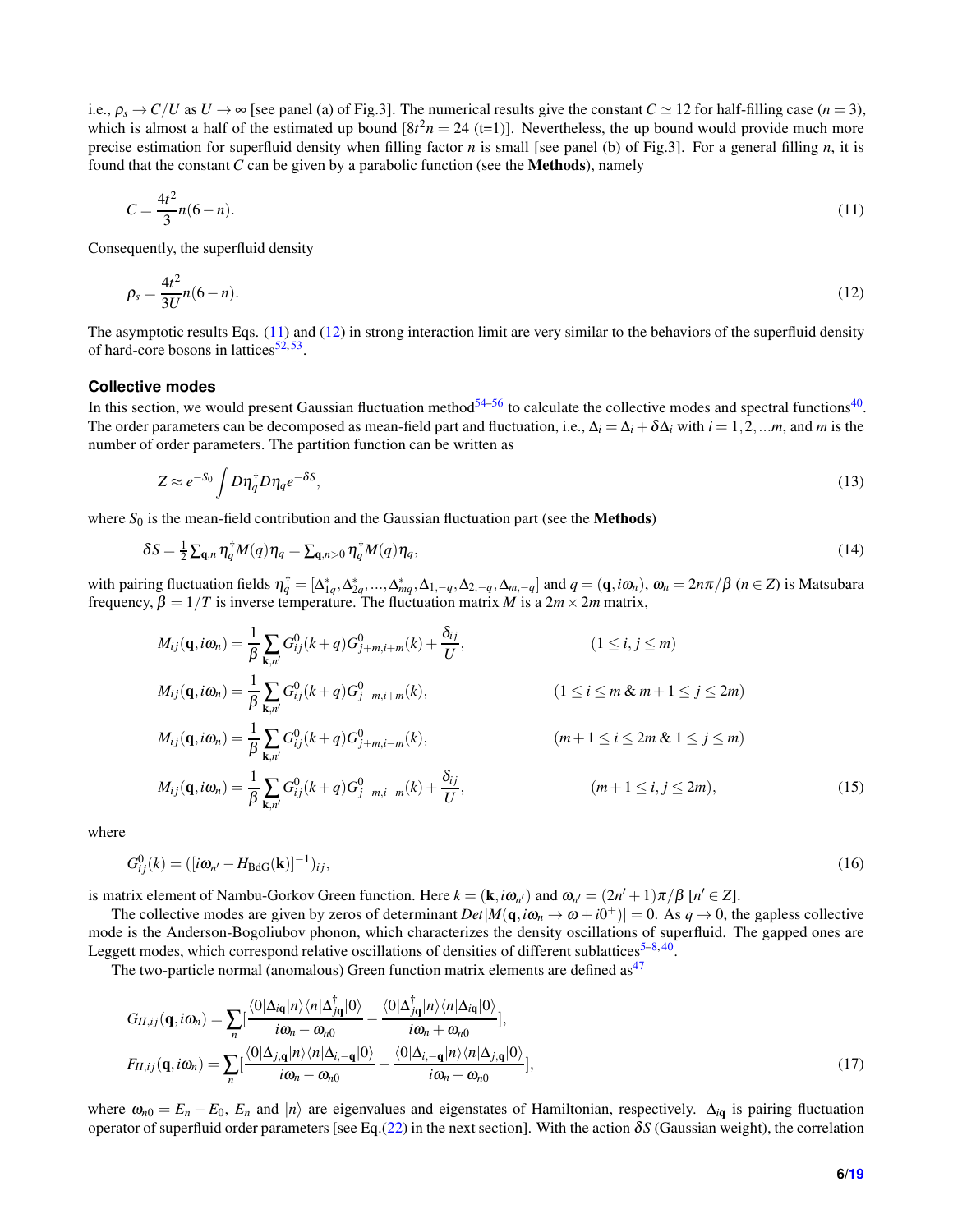functions (and the matrix elements of two-particle Green functions) can be calculated<sup>[47](#page-17-21)</sup>. i.e.,

<span id="page-6-1"></span>
$$
-G_{II,ij}(q) = \langle \Delta_{jq}^* \Delta_{iq} \rangle = (M^{-1})_{i,j},
$$
  
\n
$$
-F_{II,ij}(q) = \langle \Delta_{j,-q} \Delta_{iq} \rangle = (M^{-1})_{i,m+j},
$$
  
\n
$$
-F_{II,ji}^*(q) = \langle \Delta_{jq}^* \Delta_{i,-q}^* \rangle = (M^{-1})_{m+i,m+j},
$$
  
\n
$$
-G_{II,ji}(-q) = \langle \Delta_{j,-q} \Delta_{i,-q}^* \rangle = (M^{-1})_{m+i,m+j}.
$$
\n(18)

The two-particle spectral functions can be expressed in terms of the Green functions as  $57$ 

$$
A_{ij}(\mathbf{q},\omega) = -\frac{1}{\pi}Im[G_{II,ij}(\mathbf{q},i\omega_n \to \omega + i0^+)],
$$
  
\n
$$
B_{ij}(\mathbf{q},\omega) = -\frac{1}{\pi}Im[F_{II,ij}(\mathbf{q},i\omega_n \to \omega + i0^+)],
$$
\n(19)

where  $0^+$  denotes a positive infinitesimal number. In addition, in the presence of inversion symmetry, the superfluid density can be also related to the pairing fluctuation matrix *M*[47](#page-17-21)

$$
\rho_s = \lim_{q \to 0} \frac{4}{q^2} (\Delta^{t*}, \Delta^t) \cdot \begin{pmatrix} I & 0 \\ 0 & -I \end{pmatrix} . M(q) \cdot \begin{pmatrix} I & 0 \\ 0 & -I \end{pmatrix} \cdot \begin{pmatrix} \Delta \\ \Delta^* \end{pmatrix} . \tag{20}
$$

where  $(I)_{m \times m}$  is a  $m \times m$  identity matrix,  $\Delta = (\Delta_1, \Delta_2, ..., \Delta_m)^t$ , and  $(...)^t$  denotes matrix transpose. In dice lattice case, the number of order parameters  $m = 3$  and we identify  $\Delta_1 = \Delta_A$ ,  $\Delta_2 = \Delta_B$  and  $\Delta_3 = \Delta_C$ .

Fig. 4 and 5 show the collective modes with the increasing of wave vector *q*. It is found that there exist three undamped collective modes for strong interactions [see panels (a) and (b) of Fig. 5]. The lowest one is the gapless phonon as  $q \to 0$ , which corresponds to total density oscillation. The upper two gapped excitations are the Leggett modes, which corresponds to the relative density oscillations between sublattices. As the interaction strength decreases, the bottom of two-particle continuum lowers, the region of the existence of collective modes shrinks. The collective modes merge into the continuum and becomes damped [see panels (a) and (b) of Fig. 4]. As a result of that, the collective modes are not well defined. Only when the interaction is strong enough, the undamped Leggett modes survive (see Fig. 5). The collective modes also reflected in the two-particle spectral functions as shown in Fig. 4 and Fig. 5. The sharp peaks in spectral functions correspond the collective modes [see panels (c) and (d) in Fig. 4 and 5]. The phonon is in-phase oscillation of three order parameters, while the other two Leggett modes are out-phase ones.

#### **Two-particle spectral functions**

The two-particle spectral functions of a general superfluid state can be also defined as

<span id="page-6-2"></span>
$$
A_{\alpha\beta,\gamma\delta}(\mathbf{q},\omega) = \sum_{n} \langle 0 | \Delta_{\alpha\beta\mathbf{q}} | n \rangle \langle n | \Delta_{\gamma\delta\mathbf{q}}^{\dagger} | 0 \rangle \delta(\omega - \omega_{n0}) - \sum_{n} \langle 0 | \Delta_{\gamma\delta\mathbf{q}}^{\dagger} | n \rangle \langle n | \Delta_{\alpha\beta\mathbf{q}} | 0 \rangle \delta(\omega + \omega_{n0}),
$$
  
\n
$$
B_{\alpha\beta,\gamma\delta}(\mathbf{q},\omega) = \sum_{n} \langle 0 | \Delta_{\alpha\beta\mathbf{q}} | n \rangle \langle n | \Delta_{\gamma\delta,-\mathbf{q}} | 0 \rangle \delta(\omega - \omega_{n0}) - \sum_{n} \langle 0 | \Delta_{\gamma\delta,-\mathbf{q}} | n \rangle \langle n | \Delta_{\alpha\beta\mathbf{q}} | 0 \rangle \delta(\omega + \omega_{n0}),
$$
\n(21)

where  $\omega_{n0} = E_n - E_0$ ,  $E_n$  and  $|n\rangle$  are eigenvalues and eigenstates of Hamiltonian, respectively.  $\Delta_{\alpha\beta q}$  is pairing fluctuation operator of superfluid order parameters, i.e.,

<span id="page-6-0"></span>
$$
\Delta_{\alpha\beta\mathbf{q}} = -U\sum_{\mathbf{k}} \psi_{\alpha\mathbf{k}+\mathbf{q}} \psi_{\beta-\mathbf{k}},\tag{22}
$$

where  $\psi_{\alpha k+q}$  fermion field operator for single particle state  $\alpha$  in momentum space, which satisfies anti-commutation relation

$$
\psi_{\alpha\mathbf{k}}\psi_{\beta\mathbf{k}'}^{\dagger} + \psi_{\beta\mathbf{k}'}^{\dagger}\psi_{\alpha\mathbf{k}} = \delta_{\alpha\beta}\delta_{\mathbf{k}\mathbf{k}'}.
$$
\n(23)

The two-particle normal (anomalous) Green functions can be expressed in terms of spectral functions, i.e.,

$$
G_{II\alpha\beta,\gamma\delta}(\mathbf{q},i\omega_n) = \int_{-\infty}^{+\infty} d\omega \frac{A_{\alpha\beta,\gamma\delta}(\mathbf{q},\omega)}{i\omega_n - \omega},
$$
  
\n
$$
F_{II\alpha\beta,\gamma\delta}(\mathbf{q},i\omega_n) = \int_{-\infty}^{+\infty} d\omega \frac{B_{\alpha\beta,\gamma\delta}(\mathbf{q},\omega)}{i\omega_n - \omega}.
$$
\n(24)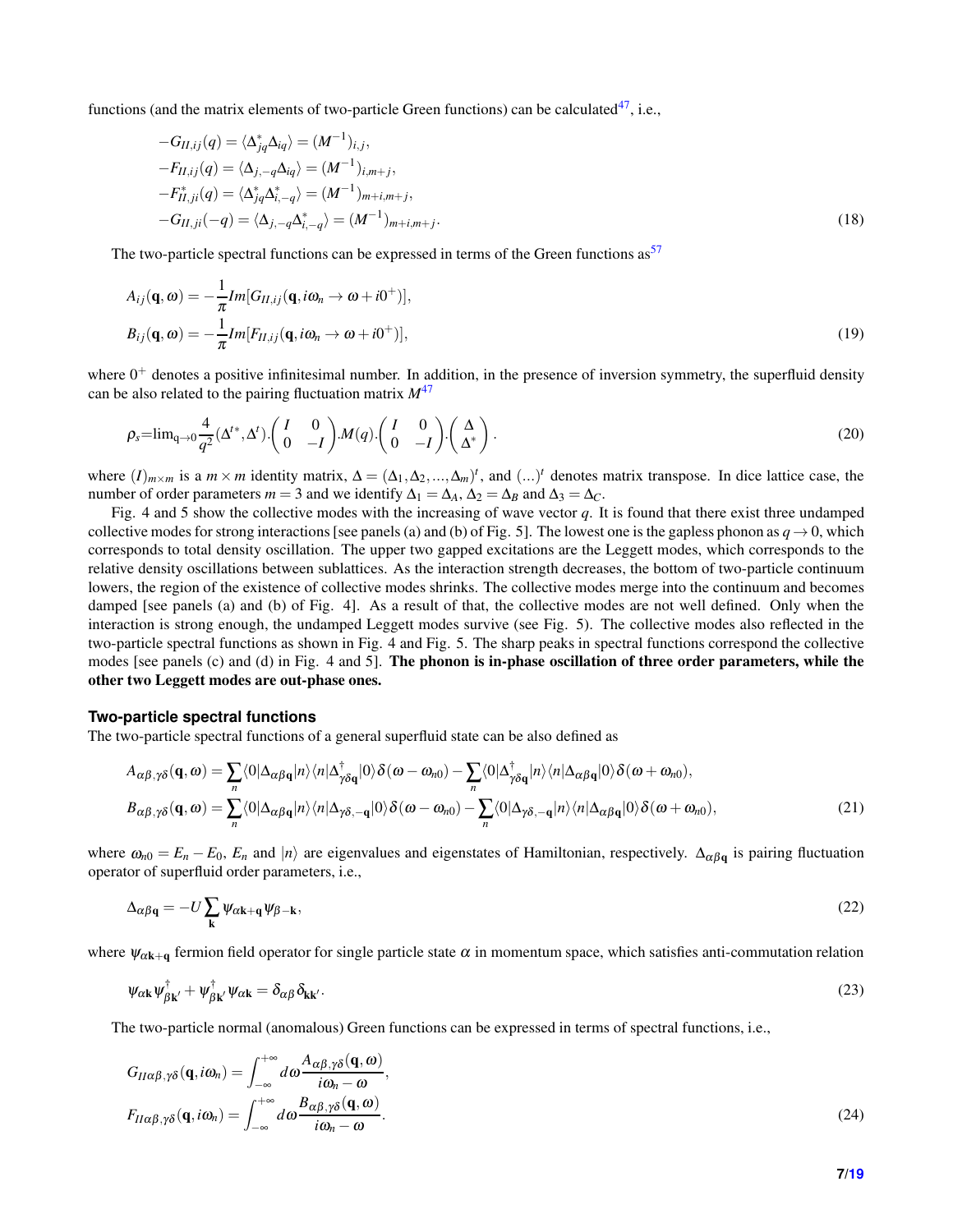

**Figure 4.** Collective modes [panel (a) and (b)] in x-direction  $q = q\hat{x}$  and two-particle spectral functions [panel (c) and (d)]. (a): The phonon (Leggett) mode is plotted in blue (red) line. The green shaded region is the two-particle continuous spectra. The interaction  $U = 2$ , filling factor  $n = 3$  in panel (a). (b): The phonon mode and Leggett mode with  $U = 3$ ;  $n = 3$ . (c): Spectral functions with  $U = 2; n = 3$ . (d): Spectral functions with  $U = 3; n = 3$ . The spectral functions of  $q = 0.5, 1.5, 2.5$ and 3.5 are plotted in blue, green, red and black lines, respectively. The sharp peaks in spectral functions correspond the collective modes. In order to get the spectral functions numerically, we take  $0^+ = 0.02$  in Eq.[\(19\)](#page-6-1).

Similarly as single-particle spectral function<sup>[58](#page-18-9)</sup>, the two-particle spectral functions satisfies a sum-rule, i.e.,

$$
\int d\omega A_{\alpha\beta,\gamma\delta}(\mathbf{q},\omega) = \langle 0 | [\Delta_{\alpha\beta\mathbf{q}}, \Delta_{\gamma\delta\mathbf{q}}^{\dagger}] | 0 \rangle = U^2 \langle 0 | \sum_{\mathbf{k}} [\delta_{\beta\delta} \psi_{\alpha\mathbf{k}} \psi_{\gamma\mathbf{k}}^{\dagger} - \delta_{\alpha\gamma} \psi_{\delta\mathbf{k}}^{\dagger} \psi_{\beta\mathbf{k}}] | 0 \rangle
$$
  
\n
$$
= U^2 \langle 0 | \sum_{\mathbf{k}} [\delta_{\beta\delta} \delta_{\alpha\gamma} - \delta_{\beta\delta} \psi_{\gamma\mathbf{k}}^{\dagger} \psi_{\alpha\mathbf{k}} - \delta_{\alpha\gamma} \psi_{\delta\mathbf{k}}^{\dagger} \psi_{\beta\mathbf{k}}] | 0 \rangle,
$$
  
\n
$$
\int d\omega B_{\alpha\beta,\gamma\delta}(\mathbf{q},\omega) = \langle 0 | [\Delta_{\alpha\beta\mathbf{q}}, \Delta_{\gamma\delta-\mathbf{q}}] | 0 \rangle = 0.
$$
 (25)

Taking the diagonal elements ( $\gamma = \alpha$ ;  $\delta = \beta$ ),

$$
\int d\omega A_{\alpha\beta,\alpha\beta}(\mathbf{q},\omega) = \langle 0 | [\Delta_{\alpha\beta\mathbf{q}}, \Delta_{\alpha\beta\mathbf{q}}^{\dagger}] | 0 \rangle = U^2 \langle 0 | \sum_{\mathbf{k}} [\psi_{\alpha\mathbf{k}} \psi_{\alpha\mathbf{k}}^{\dagger} - \psi_{\beta\mathbf{k}}^{\dagger} \psi_{\beta\mathbf{k}}] | 0 \rangle
$$
  
=  $U^2 \langle 0 | \sum_{\mathbf{k}} [1 - \psi_{\alpha\mathbf{k}}^{\dagger} \psi_{\alpha\mathbf{k}} - \psi_{\beta\mathbf{k}}^{\dagger} \psi_{\beta\mathbf{k}}] | 0 \rangle = U^2 [N_{cell} - (N_{\alpha} + N_{\beta})],$  (26)

where  $N_{cell}$  is the number of unit cells,  $N_{\alpha}$  is the particle number of  $\alpha$ −th component.

In our dice lattice case, there exist three order parameters and they can be identified as  $\Delta_{A(B/C)\downarrow A(B/C)\uparrow} = \Delta_{A(B/C)}$ . The sum-rule is

$$
\int d\omega B_{i,j}(\mathbf{q},\omega) = \langle 0 | [\Delta_{i\mathbf{q}}, \Delta_{j-\mathbf{q}}] | 0 \rangle = 0,
$$
\n
$$
\int d\omega A_{i,j}(\mathbf{q},\omega) = \langle 0 | [\Delta_{i\mathbf{q}}, \Delta_{j\mathbf{q}}^{\dagger}] | 0 \rangle = U^2 [N_{cell} - (N_{i\downarrow} + N_{i\uparrow})] \delta_{ij} = U^2 [N_{cell} - N_i] \delta_{ij},
$$
\n(27)

where indices *i*, *j* = *A*,*B*,*C*, particle number of *i*−th sublattice  $N_i = N_i \uparrow + N_i \downarrow$ .

If we take the diagonal elements of  $A_{ij}$  and sum over *i*, then we get a much more useful sum-rule

<span id="page-7-0"></span>
$$
A \equiv \int d\omega \sum_{i} A_{i,i}(\mathbf{q}, \omega) = \sum_{i} \langle 0 | [\Delta_{i\mathbf{q}}, \Delta_{i\mathbf{q}}^{\dagger}] | 0 \rangle = U^2 \sum_{i} [N_{cell} - N_i] = U^2 [3N_{cell} - N] \approx -(n-3), \tag{28}
$$

where total particle number  $N = N_A + N_B + N_c$  and filling factor  $n = N/N_{cell}$ . It should be emphasized that the above sum-rule of spectral functions is exact, which does not depend on what state the system is. One can use the above sum-rule to check the calculations of various theories.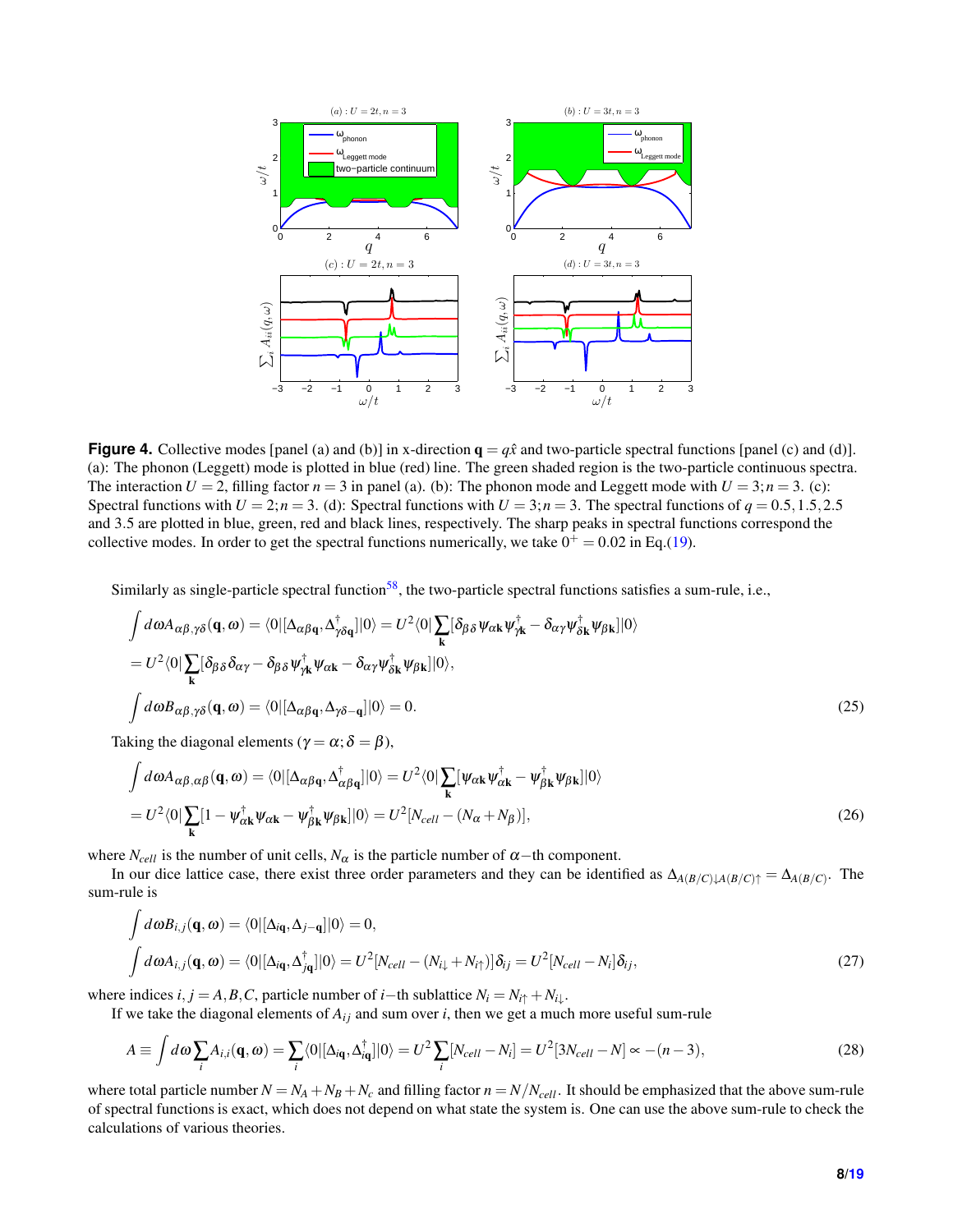

**Figure 5.** Collective modes [panel (a) and (b)] in x-direction  $q = q\hat{x}$  and two-particle spectral functions [panel (c) and (d)]. (a): The phonon (Leggett) mode is plotted in blue (green and red) lines. The interaction  $U = 4$ , filling factor  $n = 3$  in panel (a). (b): The phonon mode and Leggett modes with  $U = 4; n = 5$ . (c): Spectral functions with  $U = 4; n = 3$ . (d): Spectral functions with  $U = 4; n = 5$ . The spectral functions of  $q = 0.5, 1.5, 2.5$  and 3.5 are plotted in blue, green, red and black lines, respectively.

The above Eq.[\(28\)](#page-7-0) shows that the integral of spectral functions is proportional to filling factor *n* − 3 (relative to the half filling). If the filling factor is half filling  $(n - 3 = 0)$ , the integral of spectral functions is exactly zero. While when filling factor is larger (smaller) than half-filling [particle (hole)-doped case], the integral of spectral functions is negative (positive). Our numerical calculations verify the above observations. For example, when the filling is half-filling  $(n = 3)$ , we see that the spectral functions are odd functions of frequency and the integral of spectral functions vanishes exactly [see panels (c)(d) of Fig. 4 and panel (c) of Fig. 5]. Panel (d) of Fig. 5 shows the spectral functions for particle-doped case (*n* = 5), the weight of negative frequency  $\omega < 0$  is dominant, and the integral of spectral functions is negative. The above findings may be useful to distinguish between the hole-doped and particle-doped superfluid or superconductor in experiments.

In addition, for a fixed q, when  $\omega$  approaches some non-degenerate collective modes (e.g., phonon or Leggett modes), from the definition Eq. $(21)$ , the spectral functions should take the following forms

$$
A_{i,i}(\mathbf{q},\omega) = \langle 0 | \Delta_{i\mathbf{q}} | n \rangle \langle n | \Delta_{i\mathbf{q}}^{\dagger} | 0 \rangle \delta(\omega - \omega_{n0}),
$$
  
\n
$$
A_{i,j}(\mathbf{q},\omega) = \langle 0 | \Delta_{i\mathbf{q}} | n \rangle \langle n | \Delta_{j\mathbf{q}}^{\dagger} | 0 \rangle \delta(\omega - \omega_{n0}),
$$
  
\n
$$
A_{j,j}(\mathbf{q},\omega) = \langle 0 | \Delta_{j\mathbf{q}} | n \rangle \langle n | \Delta_{j\mathbf{q}}^{\dagger} | 0 \rangle \delta(\omega - \omega_{n0}),
$$
\n(29)

where  $|n\rangle = |\mathbf{q}\rangle$  is wave function of the collective mode,  $\omega_{n0}$  is its excitation energy. As a result of that, when  $\omega \simeq \omega_{n0}$ , the heights of peaks of two-particle spectral functions near the collective mode should satisfy a relation, i.e.,

<span id="page-8-0"></span>
$$
|A_{i,j}(\mathbf{q},\omega)|^2 = A_{i,i}(\mathbf{q},\omega)A_{j,j}(\mathbf{q},\omega).
$$
\n(30)

When *q* is small  $(q \to 0)$ , the matrix elements of two-particle Green functions of zero frequency  $\omega = 0$  are proportional to product of two order parameters, namely<sup>[47](#page-17-21)</sup>

$$
G_{II,ij}(\mathbf{q},0) \simeq -4Z\Delta_i\Delta_j^*,
$$
  
\n
$$
F_{II,ij}(\mathbf{q},0) \simeq 4Z\Delta_i\Delta_j,
$$
\n(31)

where  $Z = \sum_n \left[\frac{|\langle 0|\hat{\theta}_{\mathbf{q}}|n\rangle|^2}{\omega_{n0}} + \frac{|\langle 0|\hat{\theta}_{-\mathbf{q}}|n\rangle|^2}{\omega_{n0}}\right] \simeq 1/(q^2 \rho_s) > 0$  is a real number and  $\hat{\theta}_{\mathbf{q}}$  the phase operator<sup>[59,](#page-18-10)[60](#page-18-11)</sup>. In such a case, it is expected that, for small *q*, the two-particle spectral functions near the phonon states  $[\omega \simeq \omega_{phonon}(q)$  or  $\omega \simeq -\omega_{phonon}(-q)$ ]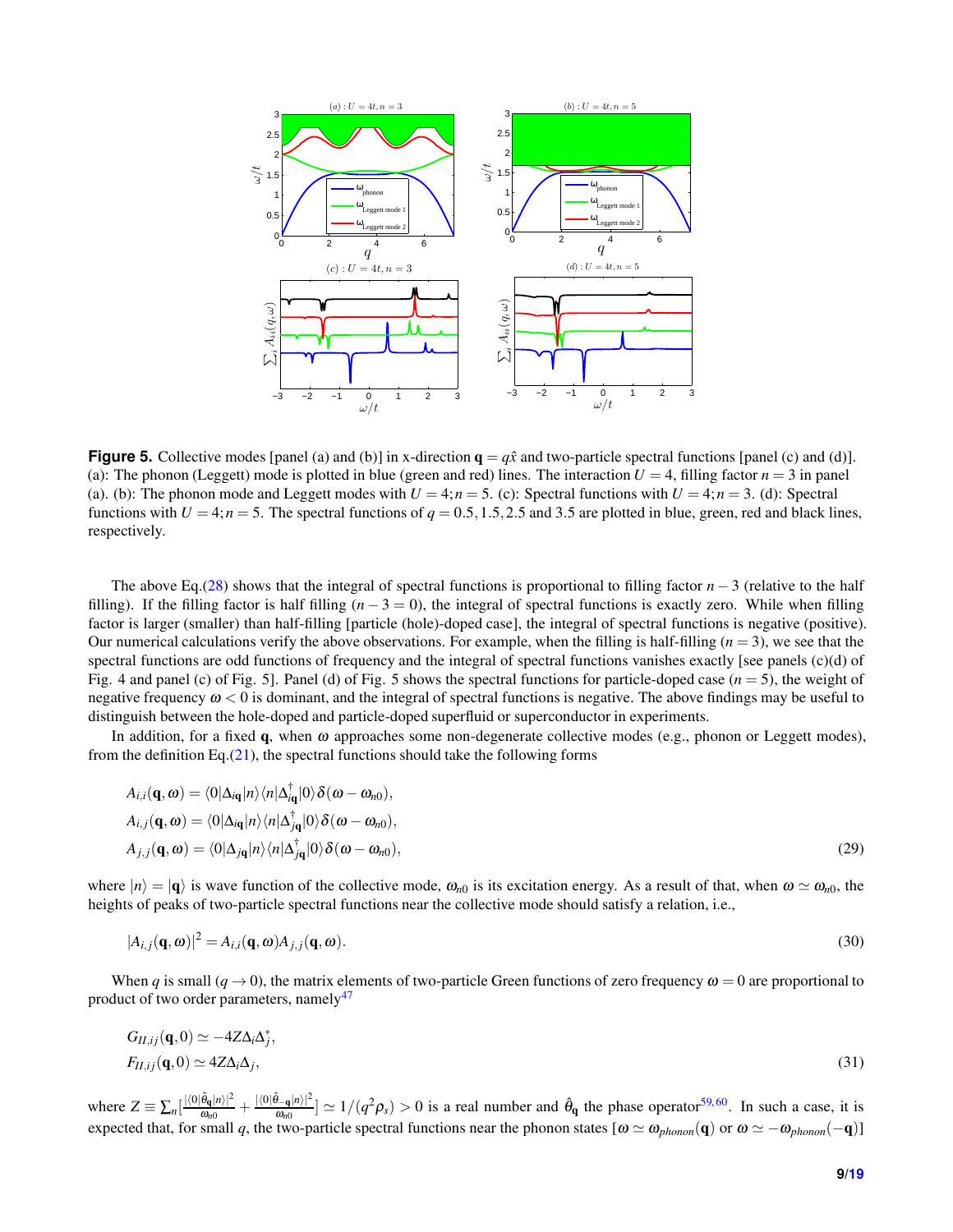<span id="page-9-0"></span>

|      | ω     | $A_{11}$ | $A_{12}$ | $A_{22}$ | $A_{11}$ | $\frac{A_{12}}{\Delta_1 \Delta_2}$ | $A_{22}$<br>Δ₹ | $A_{12}^{\omega}$<br>$A_{11}A_{22}$ |
|------|-------|----------|----------|----------|----------|------------------------------------|----------------|-------------------------------------|
| 0.01 | 0.018 | 1274.5   | 1618.3   | 2054.8   | 2306.5   | 2318.3                             | 2330.0         | 1.00002                             |
| 0.1  | 0.15  | 129.4    | 167.9    | 217.8    | 234.2    | 240.5                              | 247.0          | .0002                               |
| 0.5  | 0.66  | 24.17    | 34.01    | 47.82    | 43.75    | 48.72                              | 54.22          | .0007                               |

**Table 1.** The verifications of Eq.[\(30\)](#page-8-0) and Eq.[\(32\)](#page-9-0) of spectral functions near the phonon modes with  $U = 4$  and filling factor  $n = 5$  [same as that in panel (b) and (d) of Fig. 5].

are also proportional to product of superfluid order parameters, i.e.,

$$
A_{ij}(\mathbf{q},\omega) \simeq 4Z_{+}\Delta_{i}\Delta_{j}^{*}\delta[\omega-\omega_{phonon}(\mathbf{q})] - 4Z_{-}\Delta_{i}\Delta_{j}^{*}\delta[\omega+\omega_{phonon}(-\mathbf{q})],
$$
  
\n
$$
B_{i,j}(\mathbf{q},\omega) \simeq -4Z_{+}\Delta_{i}\Delta_{j}\delta[\omega-\omega_{phonon}(\mathbf{q})] + 4Z_{-}\Delta_{i}\Delta_{j}\delta[\omega+\omega_{phonon}(-\mathbf{q})],
$$
\n(32)

where  $Z_+ = |\langle 0|\hat{\theta}_\mathbf{q}|\mathbf{q}\rangle|^2$  and  $Z_- = |\langle 0|\hat{\theta}_-\mathbf{q}|- \mathbf{q}\rangle|^2$  are two real number, which are approximately equal as  $q \to 0$ .

Our numerical calculations indeed verify Eq.[\(30\)](#page-8-0) and Eq.[\(32\)](#page-9-0) for the case of  $q \to 0$ . For example, some numerical results of spectral functions are listed in TABLE I. It is found that, for extremely small wave vector  $(q = 0.01)$ , both Eqs.[\(30\)](#page-8-0) and Eq.[\(32\)](#page-9-0) are satisfied approximately. As *q* increases from  $q = 0.01$  to  $q = 0.1$  and eventually  $q = 0.5$ , Eq.(32) becomes invalid gradually (see the columns 6,7,8 in the TABLE I). Nevertheless, Eq.[\(30\)](#page-8-0) still holds (see the last column of the TABLE I).

## **Discussion**

In conclusion, we investigate the superfluid properties of attractive Hubbard model in dice lattice. The order parameters and superfluid density as functions of filling factors and interactions are analyzed in great detail. We emphasize the important roles of effective masses in the understanding of the asymptotic behaviors of superfluid density, especially for small filling factor. When both the filling factor and interaction are small, the superfluid density is given by the effective mass of single particle energy band. When interaction is strong, the superfluid density is inversely proportional to interaction, which is also related to effective mass of tightly bound pairs. At strong interaction limit, the asymptotic behavior of superfluid density is captured by a parabola function of filling factor. In addition, the flat band has significant influences on superfluidity. To be specific, the infinite large density of states of flat band results in a linear interaction-dependence of superfluid order parameters. When interaction is weak, the existences of Dirac points and vanishingly small order parameters cause a logarithmic singularity of superfluid density.

Due to the existence of three order parameters, there are three collective modes, i.e., one is the gapless phonon, which corresponds to total density oscillations; the others are gapped Leggett modes, which are characterized by the relative density oscillations between different sublattices. It is found that the undamped Leggett modes can exist in strong interaction cases. In addition, the collective modes can be reflected by sharp peaks in the two-particle spectral functions. The behaviors of two-particle spectral functions near the phonon modes are also analyzed in detail. In addition, an exact sum-rule of spectral functions is derived. For theoretical aspects, the sum-rule can be used to check the various theoretical calculations. In experiments, the sum-rule of the spectral functions may be useful to distinguish between the hole-doped and particle-doped superfluid (or superconductor).

#### **Methods**

#### **0.1 Mean field theory**

The Hamiltonian Eq.[\(1\)](#page-1-1) can be solved with the mean-field theory. The superfluid order parameter (pairing gap)  $\Delta_{A(B,C)}$  =  $-U\langle\Psi_{iA(B/C)\downarrow}\Psi_{iA(B/C)\uparrow}\rangle$ . The Bogoliubov-de Gennes Hamiltonian:

$$
\mathcal{H}_{\text{BdG}} = \sum_{\mathbf{k}} \Psi^{\dagger}(\mathbf{k}) H_{\text{BdG}}(\mathbf{k}) \Psi(\mathbf{k}), \tag{33}
$$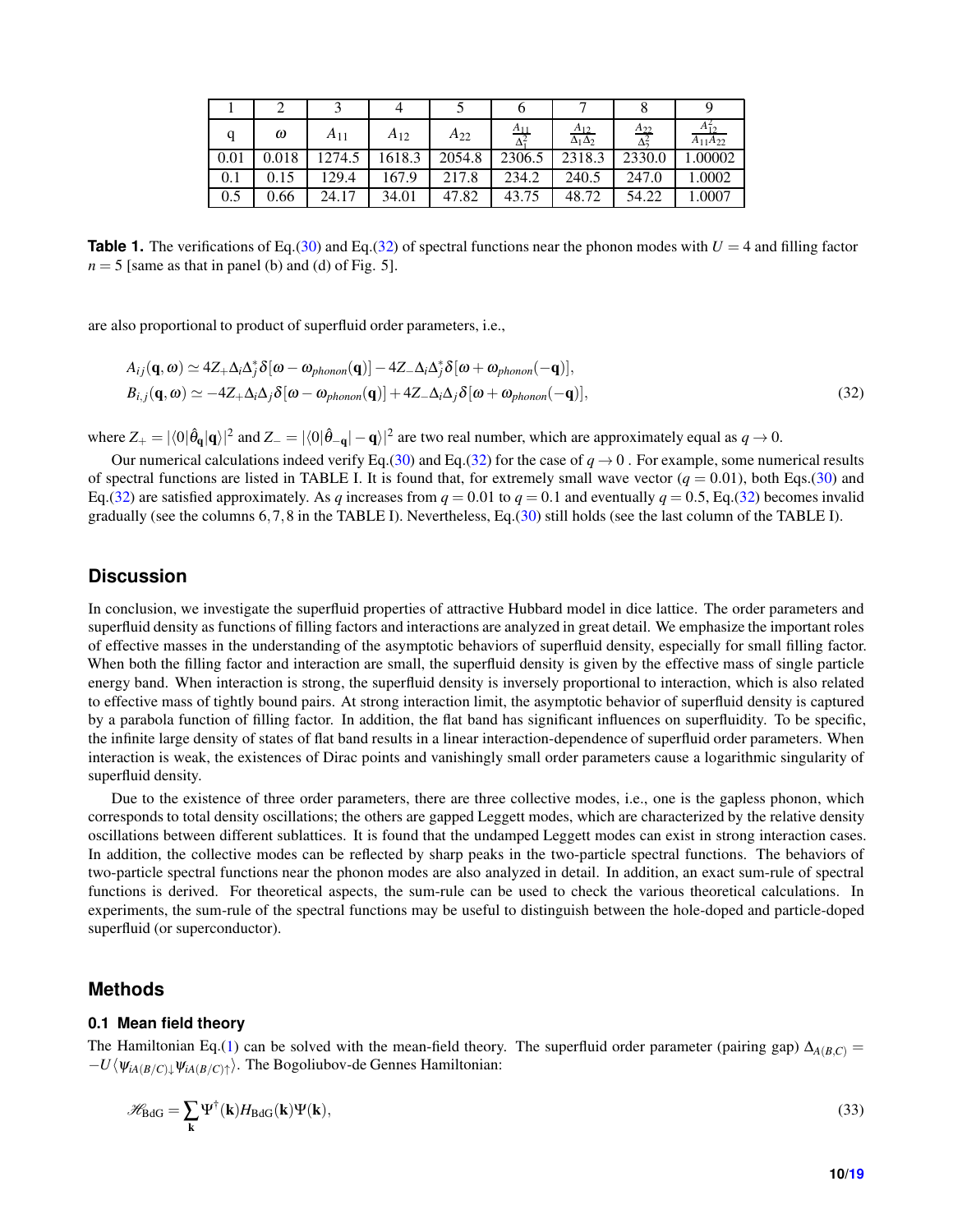which  $\Psi^{\dagger}(\mathbf{k}) = [\psi^{\dagger}_{A\uparrow}(\mathbf{k}), \psi^{\dagger}_{B\uparrow}(\mathbf{k}), \psi^{\dagger}_{C\uparrow}(\mathbf{k}), \psi_{A\downarrow}(-\mathbf{k}), \psi_{B\downarrow}(-\mathbf{k}), \psi_{C\downarrow}(-\mathbf{k})]$  and

$$
H_{\rm BdG}(\mathbf{k}) = \begin{bmatrix} -\mu & h_{12}(\mathbf{k}) & 0 & \Delta_{\rm A} & 0 & 0 \\ h_{21}(\mathbf{k}) & -\mu & h_{23}(\mathbf{k}) & 0 & \Delta_{\rm B} & 0 \\ 0 & h_{32}(\mathbf{k}) & -\mu & 0 & 0 & \Delta_{\rm C} \\ \Delta_{\rm A}^* & 0 & 0 & +\mu & -h_{12}^*(-\mathbf{k}) & 0 \\ 0 & \Delta_{\rm B}^* & 0 & -h_{21}^*(-\mathbf{k}) & \mu & -h_{23}^*(-\mathbf{k}) \\ 0 & 0 & \Delta_{\rm C}^* & 0 & -h_{32}^*(-\mathbf{k}) & +\mu \end{bmatrix}.
$$
 (34)

The Bogoliubov transformation of above equation is readily carried out to obtain the eigenenergies  $E^{1,2,3+(-)}(\mathbf{k})$ , where  $E^{n-}(\mathbf{k}) = -E^{n+}(-\mathbf{k}) < 0$  and 1,2,3 represent three branches of energy. The thermodynamic potential per unit cell in the ground state is

$$
\Omega = \frac{1}{N_{cell}} \sum_{\mathbf{k}} [E^{1-}(\mathbf{k}) + E^{2-}(\mathbf{k}) + E^{3-}(\mathbf{k}) - 3\mu] + \frac{(\Delta_A^2 + \Delta_B^2 + \Delta_C^2)}{U},\tag{35}
$$

where *N<sub>cell</sub>* is the number of unit cells. The order parameters (or pairing gaps) and chemical potential can be obtained by solving  $\partial\Omega/\partial\Delta_{A,B,C} = 0$ , and  $n = -\partial\Omega/\partial\mu$  consistently. In the whole paper, we set  $t = 1$  as the energy unit and lattice spacing  $a = 1$ .

### **0.2 Asymptotic behaviors of superfluid density**

For dice lattices, the superfluid order parameters for three sublattices are

$$
\Delta_A = -U \langle \psi_{iA\downarrow} \psi_{iA\uparrow} \rangle, \n\Delta_B = -U \langle \psi_{iB\downarrow} \psi_{iB\uparrow} \rangle, \n\Delta_C = -U \langle \psi_{iC\downarrow} \psi_{iC\uparrow} \rangle,
$$
\n(36)

Using the mean-field decoupling, the BdG Hamiltonian is

$$
\mathcal{H}_{\text{BdG}} = \sum_{\mathbf{k}} \Psi^{\dagger}(\mathbf{k}) H_{\text{BdG}}(\mathbf{k}) \Psi(\mathbf{k}), \tag{37}
$$

where  $\Psi^{\dagger}(\mathbf{k}) = [\psi^{\dagger}_{A\uparrow}(\mathbf{k}), \psi^{\dagger}_{B\uparrow}(\mathbf{k}), \psi^{\dagger}_{C\uparrow}(\mathbf{k}), \psi_{A\downarrow}(-\mathbf{k}), \psi_{B\downarrow}(-\mathbf{k}), \psi_{C\downarrow}(-\mathbf{k})]$  and

$$
H_{\rm BdG}(\mathbf{k}) = \begin{pmatrix} h_{11}^p(\mathbf{k}) & h_{12}^p(\mathbf{k}) & 0 & \Delta_A & 0 & 0 \\ h_{21}^p(\mathbf{k}) & h_{22}^p(\mathbf{k}) & h_{23}^p(\mathbf{k}) & 0 & \Delta_B & 0 \\ 0 & h_{23}^p(\mathbf{k}) & h_{33}^p(\mathbf{k}) & 0 & 0 & \Delta_C \\ \Delta_A^* & 0 & 0 & -h_{11}^h(-\mathbf{k}) & -h_{12}^h(-\mathbf{k}) & 0 \\ 0 & \Delta_B^* & 0 & -h_{21}^h(-\mathbf{k}) & -h_{22}^h(-\mathbf{k}) & -h_{23}^h(-\mathbf{k}) \\ 0 & 0 & \Delta_C^* & 0 & -h_{32}^h(-\mathbf{k}) & -h_{33}^h(-\mathbf{k}) \end{pmatrix},
$$
\n(38)

where the particle and hole part Hamiltonian are

$$
h^{p}(\mathbf{k}) = \begin{pmatrix} h_{11}^{p}(\mathbf{k}) & h_{12}^{p}(\mathbf{k}) & 0\\ h_{21}^{p}(\mathbf{k}) & h_{22}^{p}(\mathbf{k}) & h_{23}^{p}(\mathbf{k})\\ 0 & h_{23}^{p}(\mathbf{k}) & h_{33}^{p}(\mathbf{k}) \end{pmatrix},
$$
\n(39)

and

$$
h^{h}(-\mathbf{k}) = \begin{pmatrix} h_{11}^{h}(-\mathbf{k}) & h_{12}^{h}(-\mathbf{k}) & 0\\ h_{21}^{h}(-\mathbf{k}) & h_{22}^{h}(-\mathbf{k}) & h_{23}^{h}(-\mathbf{k})\\ 0 & h_{32}^{h}(-\mathbf{k}) & h_{33}^{h}(-\mathbf{k}) \end{pmatrix},
$$
\n(40)

respectively. The above BdG matrix can be diagonalized, e.g.,

$$
H_{\text{BdG}}(\mathbf{k})|n+,k\rangle = E^{n+}(\mathbf{k})|n+,\mathbf{k}\rangle, H_{\text{BdG}}(\mathbf{k})|n-,k\rangle = E^{n-}(\mathbf{k})|n-,\mathbf{k}\rangle,
$$
\n(41)

where quasi-particle energy  $E^{n+}(\mathbf{k}) = E^{n}(\mathbf{k}) > 0$  and  $E^{n-}(\mathbf{k}) = -E^{n+}(-\mathbf{k}) < 0$  due to particle-hole symmetry of the Bogoliubov-de Gennes Hamiltonian. For three band dice lattices, the indices  $n = 1,2,3$ . Eigen-states  $|n+\mathbf{k}\rangle$  and  $|n-\mathbf{k}\rangle$ ("quasi-particle basis") can be also written as

$$
|n+\mathbf{k}\rangle = \sum_{s=1,2,3} W_{ns}^{+}(\mathbf{k})|ps,\mathbf{k}\rangle + \sum_{t=1,2,3} W_{nt}^{+}(\mathbf{k})|ht,\mathbf{k}\rangle, |n-\mathbf{k}\rangle = \sum_{s=1,2,3} W_{ns}^{-}(\mathbf{k})|ps,\mathbf{k}\rangle + \sum_{t=1,2,3} W_{nt}^{-}(\mathbf{k})|ht,\mathbf{k}\rangle,
$$
\n(42)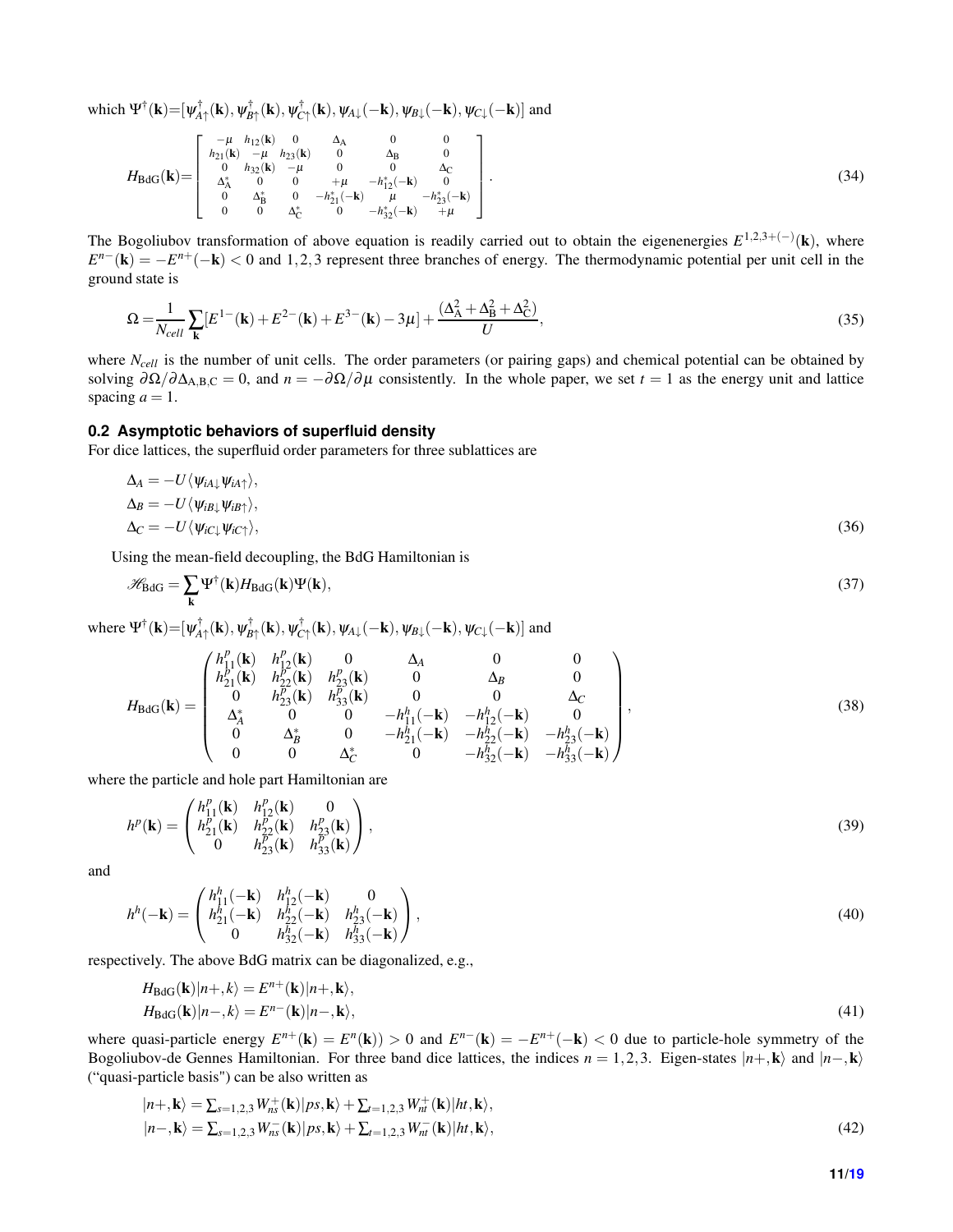where  $|p_s, \mathbf{k}\rangle$  and  $|h_t, \mathbf{k}\rangle$  are eigen-states of particle and hole part Hamiltonian, respectively, i.e,

$$
h^{p}(\mathbf{k})|ps,\mathbf{k}\rangle = \varepsilon_{s}^{p}(\mathbf{k})|ps,\mathbf{k}\rangle, h^{h}(-\mathbf{k})|ht,\mathbf{k}\rangle = \varepsilon_{t}^{h}(\mathbf{k})|ht,\mathbf{k}\rangle.
$$
 (43)

They are also the "energy band basis" for single-particle Hamiltonian. Then *W*<sup>+</sup> and *W*<sup>−</sup> are transformation matrices between the above two sets of basis. Due to the time reversal symmetry in dice lattices,  $h^p(\mathbf{k}) = h^h(-\mathbf{k}) = h(\mathbf{k})$  [Eq.[\(3\)](#page-2-0)],  $\varepsilon_n^p(\mathbf{k}) =$  $\varepsilon_n^h(\mathbf{k}) \equiv \varepsilon_n(\mathbf{k})$  and  $|pn, \mathbf{k}\rangle = |hn, \mathbf{k}\rangle \equiv |n, \mathbf{k}\rangle.$ 

The thermodynamic potential per unit cell is

$$
\Omega = \frac{1}{N_{cell}} \sum_{\mathbf{k}} [E^{1-}(\mathbf{k}) + E^{2-}(\mathbf{k}) + E^{3-}(\mathbf{k})] - 3\mu + \frac{(\Delta_A^2 + \Delta_B^2 + \Delta_C^2)}{U} = \frac{1}{N_{cell}} \sum_{\mathbf{k}, n=1,2,3} E^{n-}(\mathbf{k}) + Cons,
$$
\n(44)

where  $N_{cell}$  is the number of unit cells. The constant  $Cons = -3\mu + \frac{(\Delta_A^2 + \Delta_B^2 + \Delta_C^2)}{U}$  $\frac{\Delta_{\rm B} + \Delta_{\rm C}}{U}$ .

The superfluid density can be obtained with phase twist method. Assuming the superfluid order parameters undergo a phase variation, e.g,  $\triangle(\mathbf{r}) \to \Delta(\mathbf{r})e^{2i\mathbf{q}\cdot\mathbf{r}}$ , the superfluid density tensor  $\rho_{sij}$  can be written as

$$
\rho_{sij} = \frac{\partial^2 \Omega(\mathbf{q})}{\partial q_i \partial q_i}|_{q \to 0},\tag{45}
$$

where  $\Omega(q)$  is thermodynamical potential. In the presence of phase twist, the BdG Hamiltonian (after applying a gauge transformation) becomes

$$
H_{\rm BdG} = \sum_{\mathbf{k}} \Psi^{\dagger}(\mathbf{k}) H_{\rm BdG}(\mathbf{k}, \mathbf{q}) \Psi(\mathbf{k}), \tag{46}
$$

where  $\Psi^{\dagger}(\mathbf{k}) = [\psi^{\dagger}_{A\uparrow}(\mathbf{k}), \psi^{\dagger}_{B\uparrow}(\mathbf{k}), \psi_{A\downarrow}(-\mathbf{k}), \psi_{B\downarrow}(-\mathbf{k}), \psi_{C\downarrow}(-\mathbf{k})]$  and the BdG matrix

$$
H_{\text{BdG}}(\mathbf{k}, \mathbf{q}) = \begin{pmatrix} h_{11}^p(\mathbf{k} + \mathbf{q}) & h_{12}^p(\mathbf{k} + \mathbf{q}) & 0 & \Delta_A & 0 & 0 \\ h_{21}^p(\mathbf{k} + \mathbf{q}) & h_{22}^p(\mathbf{k} + \mathbf{q}) & h_{23}^p(\mathbf{k} + \mathbf{q}) & 0 & \Delta_B & 0 \\ 0 & h_{23}^p(\mathbf{k} + \mathbf{q}) & h_{33}^p(\mathbf{k} + \mathbf{q}) & 0 & 0 & \Delta_C \\ \Delta_A^* & 0 & 0 & -h_{11}^h(-\mathbf{k} + \mathbf{q}) & -h_{12}^h(-\mathbf{k} + \mathbf{q}) & 0 \\ 0 & \Delta_B^* & 0 & -h_{21}^h(-\mathbf{k} + \mathbf{q}) & -h_{22}^h(-\mathbf{k} + \mathbf{q}) & -h_{23}^h(-\mathbf{k} + \mathbf{q}) \\ 0 & 0 & \Delta_C^* & 0 & -h_{32}^h(-\mathbf{k} + \mathbf{q}) & -h_{33}^h(-\mathbf{k} + \mathbf{q}) \end{pmatrix} . \tag{47}
$$

After diagonalizing the above BdG matrix, we can get the eigen-energies  $E^{n+}(\mathbf{k},\mathbf{q})$  and  $E^{n-}(\mathbf{k},\mathbf{q})$ . The thermodynamical potential becomes

$$
\Omega(\mathbf{q}) = \frac{1}{N_{cell}} \sum_{\mathbf{k}, n=1,2,3} E^{n-}(\mathbf{k}, \mathbf{q}) + Cons.
$$
 (48)

In addition, if a Hamiltonian *H*, its eigen-states  $|n\rangle$  and eigen-energies  $E^n$  depend on parameters **k** and **q**, they should satisfy

$$
H|n\rangle = E^n|n\rangle,
$$
  
\n
$$
\langle m|n\rangle = \delta_{mn},
$$
  
\n
$$
E^n = \langle n|H|n\rangle,
$$
  
\n
$$
\frac{\partial E^n}{\partial q_i} = \langle n|\frac{\partial H}{\partial q_i}|n\rangle,
$$
  
\n
$$
\frac{\partial E^n}{\partial k_i} = \langle n|\frac{\partial H}{\partial k_i}|n\rangle,
$$
  
\n
$$
\langle m|\frac{\partial n}{\partial q_i}\rangle = \frac{\langle m|\frac{\partial H}{\partial q_i}|n\rangle}{E^n - E^m},
$$
  
\n
$$
\langle m|\frac{\partial n}{\partial k_i}\rangle = \frac{\langle m|\frac{\partial H}{\partial k_i}|n\rangle}{E^n - E^m},
$$
  
\n
$$
\frac{\partial^2 E^n}{\partial q_i \partial q_j} = \langle n|\frac{\partial^2 H}{\partial q_i \partial q_j}|n\rangle + \sum_{m \neq n} \left[ \frac{\langle n|\frac{\partial H}{\partial q_i}|m\rangle \langle m|\frac{\partial H}{\partial q_j}|m\rangle \langle m|\frac{\partial H}{\partial q_i}|n\rangle}{E^n - E^m} + \frac{\langle n|\frac{\partial H}{\partial q_i}|m\rangle \langle m|\frac{\partial H}{\partial q_i}|n\rangle}{E^n - E^m} \right],
$$
  
\n(49)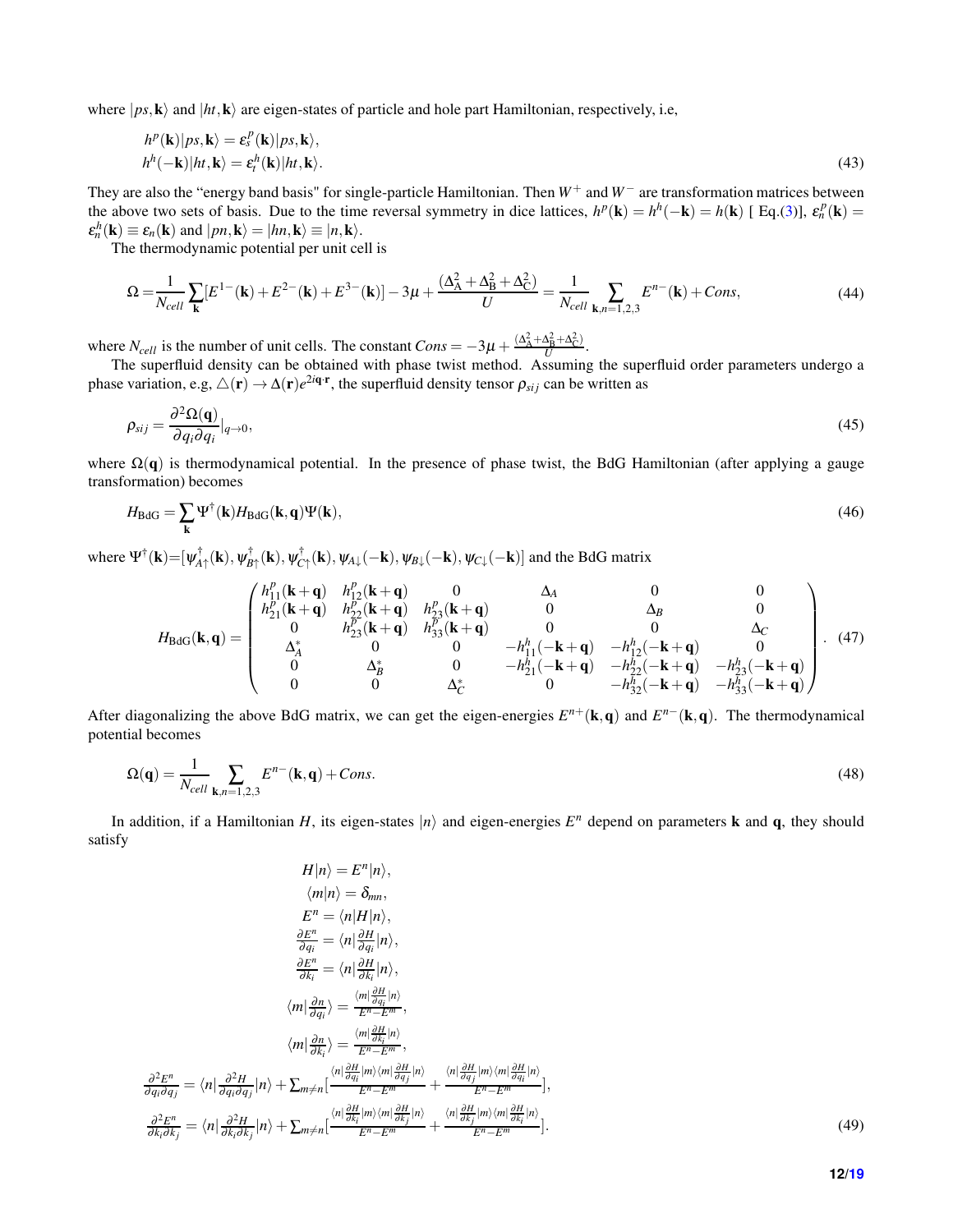Due to  $\langle n|\frac{\partial^2 H_{\text{BdG}}(\mathbf{k},\mathbf{q})}{\partial k_i \partial k_j}$  $\frac{H_{\text{BdG}}({\bf k},{\bf q})}{\partial k_{i} \partial k_{j}}|n\rangle = \langle n|\frac{\partial^{2}H_{\text{BdG}}({\bf k},{\bf q})}{\partial q_{i} \partial q_{j}}|$  $\frac{\partial^2 B dG(k,q)}{\partial q_i \partial q_j}$  |*n*) for the BdG matrix  $H_{BdG}(k,q)$ , so the superfluid density can be written as

$$
\rho_{sij} = \frac{1}{N_{cell}} \sum_{\mathbf{k}nm} \frac{\partial^2 E^{n-}}{\partial k_i \partial k_j} |_{q \to 0}
$$
\n
$$
+ \frac{1}{N_{cell}} \sum_{\mathbf{k}nm} \{ \left[ \frac{\langle n - \left| \frac{\partial H}{\partial q_i} | m + \rangle \langle m + \left| \frac{\partial H}{\partial q_j} | n - \rangle \right|}{E^{n-} - E^{m+}} + \frac{\langle n - \left| \frac{\partial H}{\partial q_j} | m + \rangle \langle m + \left| \frac{\partial H}{\partial q_i} | n - \rangle \right|}{E^{n-} - E^{m+}} \right] \right] \right]
$$
\n
$$
- \left[ \frac{\langle n - \left| \frac{\partial H}{\partial k_i} | m + \rangle \langle m + \left| \frac{\partial H}{\partial k_j} | n - \rangle \right|}{E^{n-} - E^{m+}} + \frac{\langle n - \left| \frac{\partial H}{\partial k_j} | m + \rangle \langle m + \left| \frac{\partial H}{\partial k_i} | n - \rangle \right|}{E^{n-} - E^{m+}} \right] \}_{q \to 0}, \tag{50}
$$

where we use *H* to denote the BdG matrix  $H_{BdG}(\mathbf{k},\mathbf{q})$ .  $|m+\rangle \equiv |m+, \mathbf{k},\mathbf{q}\rangle$  ( $|n-\rangle \equiv |n-, \mathbf{k},\mathbf{q}\rangle$ ) and  $E^{m+} \equiv E^{m+}(\mathbf{k},\mathbf{q})[E^{n-} \equiv E^{m+}(\mathbf{k},\mathbf{q})]$ *E*<sup>n−</sup>(**k**,q)] are eigen-states and eigen-energies of Hamiltonian *H*<sub>BdG</sub>(**k**,q). The first term of superfluid depends on the second derivative <sup>∂</sup> 2*E n*−  $\frac{\partial^2 E^{n-}}{\partial k_i \partial k_j}$ , it would vanish. Because quasi-particle energy  $E^{n-}(k_x, k_y)$  is a periodic function of  $k_x$ , the summation over *k* can be transformed into an integral. An integral of a derivative of periodic function over a period is zero. So the superfluid density is

$$
\rho_{sij} = \frac{\partial^2 \Omega(\mathbf{q})}{\partial q_i \partial q_i} = \frac{1}{N_{cell}} \sum_{knm} \left[ \frac{\langle n - \left| \frac{\partial H}{\partial q_i} | m + \rangle \langle m + \left| \frac{\partial H}{\partial q_j} | n - \rangle \right|}{E^n - E^{m+}} - \frac{\langle n - \left| \frac{\partial H}{\partial k_i} | m + \rangle \langle m + \left| \frac{\partial H}{\partial k_j} | n - \rangle \right|}{E^n - E^{m+}} + (i \leftrightarrow j) \right]_{q \to 0} . \tag{51}
$$

When  $q \rightarrow 0$ ,

$$
\frac{\partial H}{\partial q_i} = \begin{pmatrix} \left[\frac{\partial h^p(\mathbf{k})}{\partial k_i}\right]_{3\times 3} & (0)_{3\times 3} \\ (0)_{3\times 3} & \left[\frac{\partial h^h(-\mathbf{k})}{\partial k_i}\right]_{3\times 3} \end{pmatrix},\tag{52}
$$

and

$$
\frac{\partial H}{\partial k_i} = \begin{pmatrix} \left[\frac{\partial h^p(\mathbf{k})}{\partial k_i}\right]_{3\times 3} & (0)_{3\times 3} \\ (0)_{3\times 3} & -\left[\frac{\partial h^h(-\mathbf{k})}{\partial k_i}\right]_{3\times 3} \end{pmatrix} . \tag{53}
$$

Using the energy-band basis, the superfluid density

$$
\rho_{sij} = \frac{2}{N_{cell}} \sum_{\mathbf{k}nm\mathbf{s}_1\mathbf{s}_2t_1t_2} \left[ \frac{W_{ns_1}^{-*}W_{ms_2}^{+*}W_{mt_1}^{+*}W_{nt_2}^{-}}{E^n - E^{m+}} \langle s_1 p | \frac{\partial h^p}{\partial k_i} | s_2 p \rangle \langle t_1 h | \frac{\partial h^h}{\partial k_j} | t_2 h \rangle \right. \\
\left. + \frac{W_{nt_1}^{-*}W_{mt_2}^{+*}W_{ms_1}^{+*}W_{ns_2}^{-}}{E^n - E^{m+}} \langle t_1 h | \frac{\partial h^h}{\partial k_i} | t_2 h \rangle \langle s_1 p | \frac{\partial h^p}{\partial k_j} | s_2 p \rangle + (i \leftrightarrow j) \right].\n\tag{54}
$$

When interaction  $U \to \infty$ , the chemical potential  $\mu \propto U$  and the order parameters  $\Delta_A \simeq \Delta_B \simeq \Delta_C \sim U$ , which corresponds to the uniform pairing case $^{20}$  $^{20}$  $^{20}$ . In such a case, the superfluidity takes place independently in the respective energy bands (no inter-band pairings). The transformation matrix takes the following form

$$
W_{ns}^{+}(\mathbf{k}) \simeq \delta_{ns} \sqrt{\frac{1}{2} \left( 1 + \frac{\varepsilon_n(\mathbf{k})}{E^n(\mathbf{k})} \right)},
$$
  
\n
$$
W_{nt}^{+}(\mathbf{k}) \simeq \delta_{nt} \sqrt{\frac{1}{2} \left( 1 - \frac{\varepsilon_n(\mathbf{k})}{E^n(\mathbf{k})} \right)}.
$$
\n(55)

In addition, the particle-hole symmetry of BdG matrix implies that the transformation matrices satisfy

$$
W_{ns}^{-}(\mathbf{k}) = \delta_{st} \delta_{ns} W_{nt}^{+*}(\mathbf{k}) = \delta_{st} \delta_{ns} \sqrt{\frac{1}{2} (1 - \frac{\varepsilon_n(\mathbf{k})}{E^n(\mathbf{k})})},
$$
  
\n
$$
W_{nt}^{-}(\mathbf{k}) = -\delta_{st} \delta_{ns} W_{ns}^{+*}(\mathbf{k}) = -\delta_{st} \delta_{ns} \sqrt{\frac{1}{2} (1 + \frac{\varepsilon_n(\mathbf{k})}{E^n(\mathbf{k})})}.
$$
\n(56)

When  $U \rightarrow \infty$ , the order parameter and chemical potential

$$
\Delta \simeq \frac{U}{6} \sqrt{n(6-n)},
$$
  
\n
$$
\mu \simeq \frac{U}{6}(n-3),
$$
\n(57)

where *n* is filling factor (particle number per unit cell). In addition, the quasi-particle energies satisfy

$$
E^{n+}(\mathbf{k}) = -E^{n-}(-\mathbf{k}) = \sqrt{(\varepsilon_n(\mathbf{k}))^2 + \Delta^2} \simeq \sqrt{\mu^2 + \Delta^2}; \quad E^{n-} - E^{m+} \simeq -2\sqrt{\mu^2 + \Delta^2},
$$
\n(58)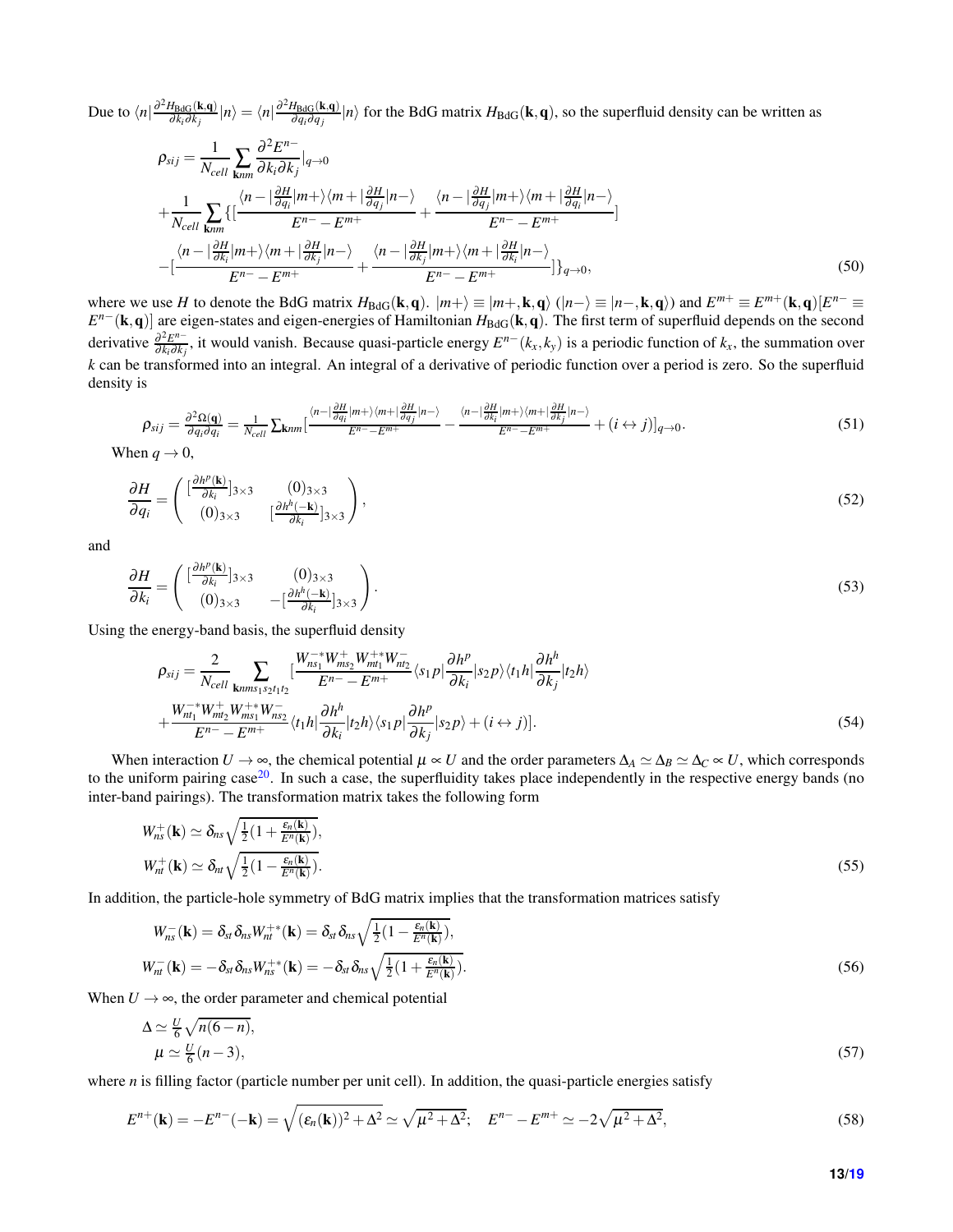where  $\varepsilon_n(\mathbf{k}) \simeq -\mu$  as  $U \to \infty$ . The superfluid density is reduced to

$$
\rho_{sij} \simeq \frac{\Delta^2}{2N_{cell}(\mu^2 + \Delta^2)^{3/2}} \sum_{\mathbf{k}nm} [\langle n|\frac{\partial h(\mathbf{k})}{\partial k_i}|m\rangle \langle m|\frac{\partial h(\mathbf{k})}{\partial k_j}|n\rangle + \langle n|\frac{\partial h(\mathbf{k})}{\partial k_j}|m\rangle \langle m|\frac{\partial h(\mathbf{k})}{\partial k_i}|n\rangle],\tag{59}
$$

where  $|n\rangle \equiv |n, \mathbf{k}\rangle$  is energy band basis, and  $h(\mathbf{k})$  is single-particle Hamiltonian [Eq.[\(3\)](#page-2-0)].

So the superfluid density

$$
\rho_{sij} \simeq \frac{\Delta^2}{2N_{cell}(\mu^2 + \Delta^2)^{3/2}} \sum_{\mathbf{k}nm} [\langle n|\frac{\partial h(\mathbf{k})}{\partial k_i}|m\rangle\langle m|\frac{\partial h(\mathbf{k})}{\partial k_j}|n\rangle + \langle n|\frac{\partial h(\mathbf{k})}{\partial k_j}|m\rangle\langle m|\frac{\partial h(\mathbf{k})}{\partial k_i}|n\rangle],
$$
  
= 
$$
\frac{2n(6-n)}{9U}S_{ij},
$$
 (60)

where

$$
S_{ij} = \frac{1}{2N_{cell}} \sum_{\mathbf{k}nm} [\langle n|\frac{\partial h(\mathbf{k})}{\partial k_i}|m\rangle\langle m|\frac{\partial h(\mathbf{k})}{\partial k_j}|n\rangle + \langle n|\frac{\partial h(\mathbf{k})}{\partial k_j}|m\rangle\langle m|\frac{\partial h(\mathbf{k})}{\partial k_i}|n\rangle],\tag{61}
$$

is a rank-two tensor, which only depends on single-particle Hamiltonian. For dice lattices in our work,  $S_{ij} = 6t^2 \delta_{ij}$ . So the asymptotic formula for superfluid density (particle number per unit cell) is obtained  $(U \rightarrow \infty)$ 

$$
\rho_{sij} \simeq \frac{4t^2 n (6-n)}{3U} \delta_{ij}.\tag{62}
$$

#### **0.3 Gaussian fluctuation method**

To investigate the collective modes, it is very convenient to formulate the theory with functional integration. The partition function of grand canonical ensemble is written as functional integral of Grassman fields  $\bar{\psi}$  and  $\psi$ 

$$
Z \equiv \int D[\bar{\psi}_{iA\sigma} \bar{\psi}_{iB\sigma} \bar{\psi}_{iC\sigma}] D[\psi_{iA\sigma} \psi_{iB\sigma} \psi_{iC\sigma}] e^{-S}, \qquad (63)
$$

where we have the action *S* given by

$$
S=\sum_{iA,\sigma;iB,\sigma;iC,\sigma}\int_0^{\beta}d\tau[\bar{\psi}_{iA\sigma}(\tau)\frac{\partial \psi_{iA\sigma}(\tau)}{\partial \tau}+\bar{\psi}_{iB\sigma}(\tau)\frac{\partial \psi_{iB\sigma}(\tau)}{\partial \tau}+\bar{\psi}_{iC\sigma}(\tau)\frac{\partial \psi_{iC\sigma}(\tau)}{\partial \tau}+H(\psi_{iA\sigma},\psi_{iB\sigma},\psi_{iC\sigma})],
$$

where the inverse temperature  $\beta = 1/T$ . In this paper, we will only focus on the properties at zero temperature and will take  $\beta \to \infty$  at the end. By introducing the Hubbard-Stratanovich fields  $\Delta_{iA(B,C)}$  for sub-lattice  $A(B,C)$  as usual, we have

$$
Z = \int D\Delta^* D\Delta D\bar{\psi} D\psi e^{-S_{\Delta}},\tag{64}
$$

and the effective action is given by

$$
S_{\Delta} = \int_0^{\beta} d\tau \sum_{Ai,\sigma;Bj,\sigma} \left[ \frac{|\Delta_{iA\sigma}(\tau)|^2}{U} + \frac{|\Delta_{iB\sigma}(\tau)|^2}{U} + \frac{|\Delta_{iC\sigma}(\tau)|^2}{U} - \bar{\psi}G^{-1}(\Delta_{iA}(\tau), \Delta_{iB}(\tau), \Delta_{iC}(\tau))\psi \right].
$$
 (65)

In the following, we will use the subscribe  $i_1$ , and  $i'_1$  [ $(i_2, i'_2)$ / $(i_3, i'_3)$ ] to denote the positions of sub-lattices **A** [**B/C**] unless stated otherwise. With the basis  $\bar{\psi} = [\bar{\psi}_{i_1A\uparrow}, \bar{\psi}_{i_2B\uparrow}, \bar{\psi}_{i_3C\uparrow}; \psi_{i_1A\downarrow}, \psi_{i_2B\downarrow}, \psi_{i_3C\downarrow}]$ , the inverse Nambu-Gorkov Green function  $G^{-1}$ takes following form

$$
G^{-1} = \begin{pmatrix} (A)_{i_1,i'_1} & (A)_{i_1,i_2} & 0 & (B)_{i_1,i'_1} & 0 & 0 \\ (A)_{i_1,i_2}^* & (A)_{i_2,i'_2} & (A)_{i_2,i_3} & 0 & (B)_{i_2,i'_2} & 0 \\ 0 & (A)_{i_2,i_3}^* & (A)_{i_3,i'_3} & 0 & 0 & (B)_{i_3,i'_3} \\ (B)_{i_1,i'_1}^* & 0 & 0 & (D)_{i_1,i'_1} & (D)_{i_1,i_2} & 0 \\ 0 & (B)_{i_2,i'_2}^* & 0 & (D)_{i_1,i_2}^* & (D)_{i_2,i_3} \\ 0 & 0 & (B)_{i_3,i'_3}^* & 0 & (D)_{i_2,i_3}^* & (D)_{i_3,i'_3} \end{pmatrix},
$$
\n(66)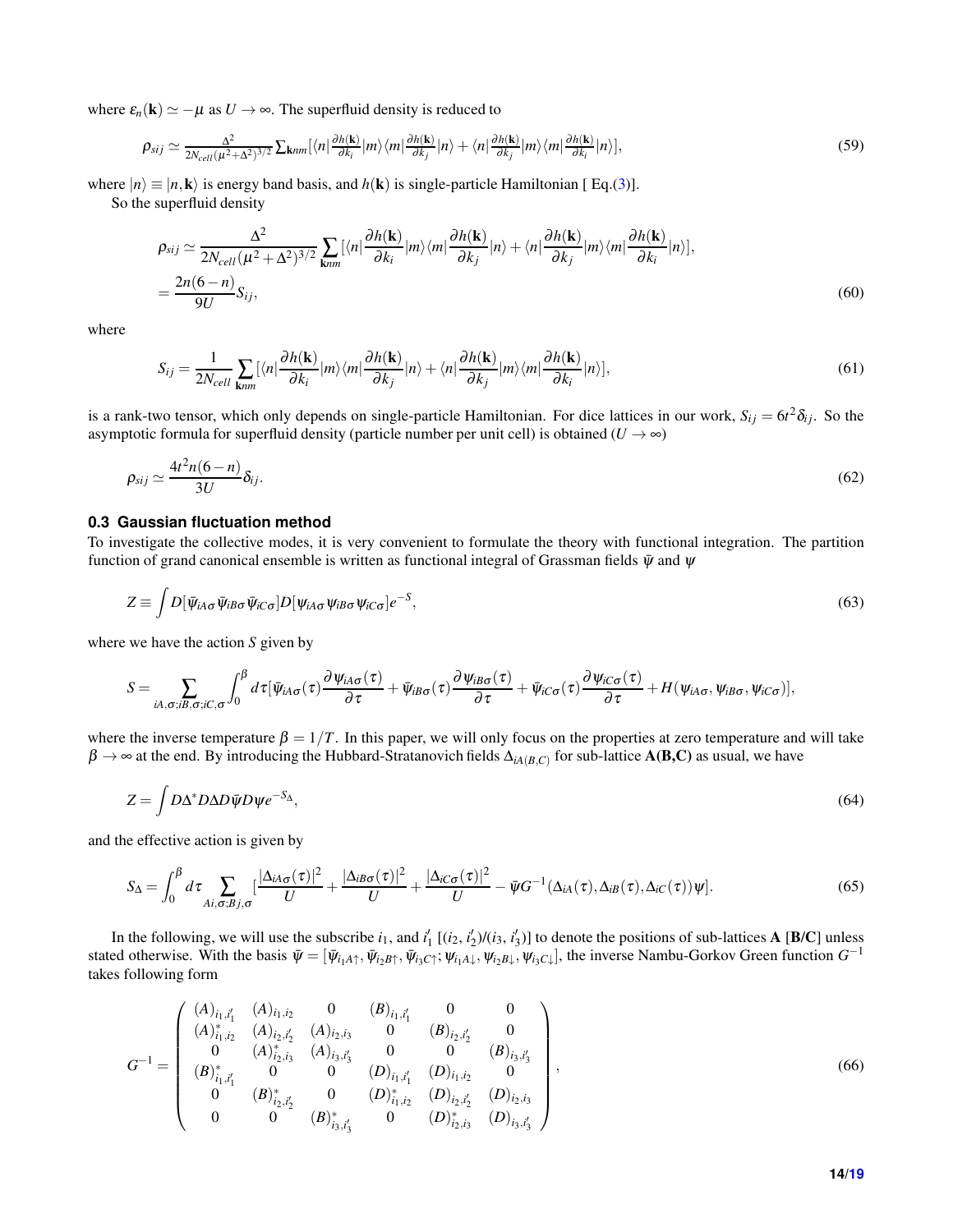where

$$
A_{i_1,i'_1} = (-\partial_{\tau} + \mu) \delta_{i_1,i'_1} \delta(\tau - \tau'),
$$
  
\n
$$
A_{i_1,i_2} = -t \sum_{\delta} \delta_{i_1,i_2-a_{\delta}} \delta(\tau - \tau'),
$$
  
\n
$$
A_{i_2,i_3} = (-\partial_{\tau} + \mu) \delta_{i_2,i'_2} \delta(\tau - \tau'),
$$
  
\n
$$
A_{i_3,i'_3} = -t \sum_{\delta} \delta_{i_2,i_3-a_{\delta}} \delta(\tau - \tau'),
$$
  
\n
$$
A_{i_3,i'_3} = (-\partial_{\tau} + \mu) \delta_{i_3,i'_3} \delta(\tau - \tau'),
$$
  
\n
$$
B_{i_1,i'_1} = \Delta_{i_1A}(\tau) \delta_{i_1,i'_1} \delta(\tau - \tau'),
$$
  
\n
$$
B_{i_2,i'_2} = \Delta_{i_2B}(\tau) \delta_{i_2,i'_2} \delta(\tau - \tau'),
$$
  
\n
$$
B_{i_3,i'_3} = \Delta_{i_3C}(\tau) \delta_{i_3,i'_3} \delta(\tau - \tau'),
$$
  
\n
$$
D_{i_1,i'_1} = (-\partial_{\tau} - \mu) \delta_{i_1,i'_1} \delta(\tau - \tau'),
$$
  
\n
$$
D_{i_1,i_2} = t \sum_{\delta} \delta_{i_1,i_2-a_{\delta}} \delta(\tau - \tau'),
$$
  
\n
$$
D_{i_2,i'_2} = (-\partial_{\tau} - \mu) \delta_{i_2,i'_3} \delta(\tau - \tau'),
$$
  
\n
$$
D_{i_3,i'_3} = t \sum_{\delta} \delta_{i_2,i_3-a_{\delta}} \delta(\tau - \tau'),
$$
  
\n
$$
D_{i_3,i'_3} = \frac{1}{\delta} \sum_{\delta} \delta_{i_3,i_3-a_{\delta}} \delta(\tau - \tau').
$$
  
\n(67)

The functional integral is quadratic with respect to  $\psi$  fields, we can integrate it out

$$
Z = \int D\Delta^* D\Delta \exp\{-\int_0^\beta d\tau \sum_i \left[\frac{|\Delta_{iA}(\tau)|^2}{U} + \frac{|\Delta_{iB}(\tau)|^2}{U} + \frac{|\Delta_{iC}(\tau)|^2}{U} - \text{Tr}\ln G^{-1}(\Delta_{iA}(\tau), \Delta_{iB}(\tau), \Delta_{iC}(\tau))\right]\}.
$$
 (68)

Further assuming  $\Delta_{iA}$ ,  $\Delta_{iB}$  and  $\Delta_{iC}$  can be written as  $\Delta_{iA}(\tau) = \Delta_A + \delta \Delta_{iA}(\tau)$ ,  $\Delta_{iB}(\tau) = \Delta_B + \delta \Delta_{iB}(\tau)$  and  $\Delta_{iC}(\tau) = \Delta_C + \Delta_B(\tau)$  $\delta\Delta_iC(\tau)$ , where  $\Delta_{A(B/C)}$  are not dependent on spatial and time variables. It is convenient to write the  $G^{-1}$  in momentum and Matsubara frequency spaces, i.e.,

$$
G^{-1}(\mathbf{k}, \mathbf{k}') = G_0^{-1}(\mathbf{k}, \mathbf{k}') + K(\mathbf{k}, \mathbf{k}'),
$$
\n(69)

where

$$
G_0^{-1}(\mathbf{k}, \mathbf{k}') = \begin{pmatrix} A_{1,1} & A_{1,2} & 0 & \Delta_A & 0 & 0 \\ A_{1,2}^* & A_{2,2} & A_{2,3} & 0 & \Delta_B & 0 \\ 0 & A_{2,3}^* & A_{2,3} & 0 & 0 & \Delta_C \\ \Delta_A^* & 0 & 0 & D_{1,1} & D_{1,2} & 0 \\ 0 & \Delta_B^* & 0 & D_{1,2}^* & D_{2,2} & D_{2,3} \\ 0 & 0 & \Delta_C^* & 0 & D_{2,3}^* & D_{3,3} \end{pmatrix} \delta(\mathbf{k} - \mathbf{k}'), \tag{70}
$$

and

$$
K(\mathbf{k}, \mathbf{k}') = \begin{pmatrix} 0 & 0 & 0 & \Delta_A(-k'+k) & 0 & 0 \\ 0 & 0 & 0 & 0 & \Delta_B(-k'+k) & 0 \\ 0 & 0 & 0 & 0 & 0 & \Delta_C(-k'+k) \\ \Delta_A^*(k'-k) & 0 & 0 & 0 & 0 & 0 \\ 0 & \Delta_B^*(k'-k) & 0 & 0 & 0 & 0 \\ 0 & 0 & \Delta_C^*(k'-k) & 0 & 0 & 0 \end{pmatrix},
$$
(71)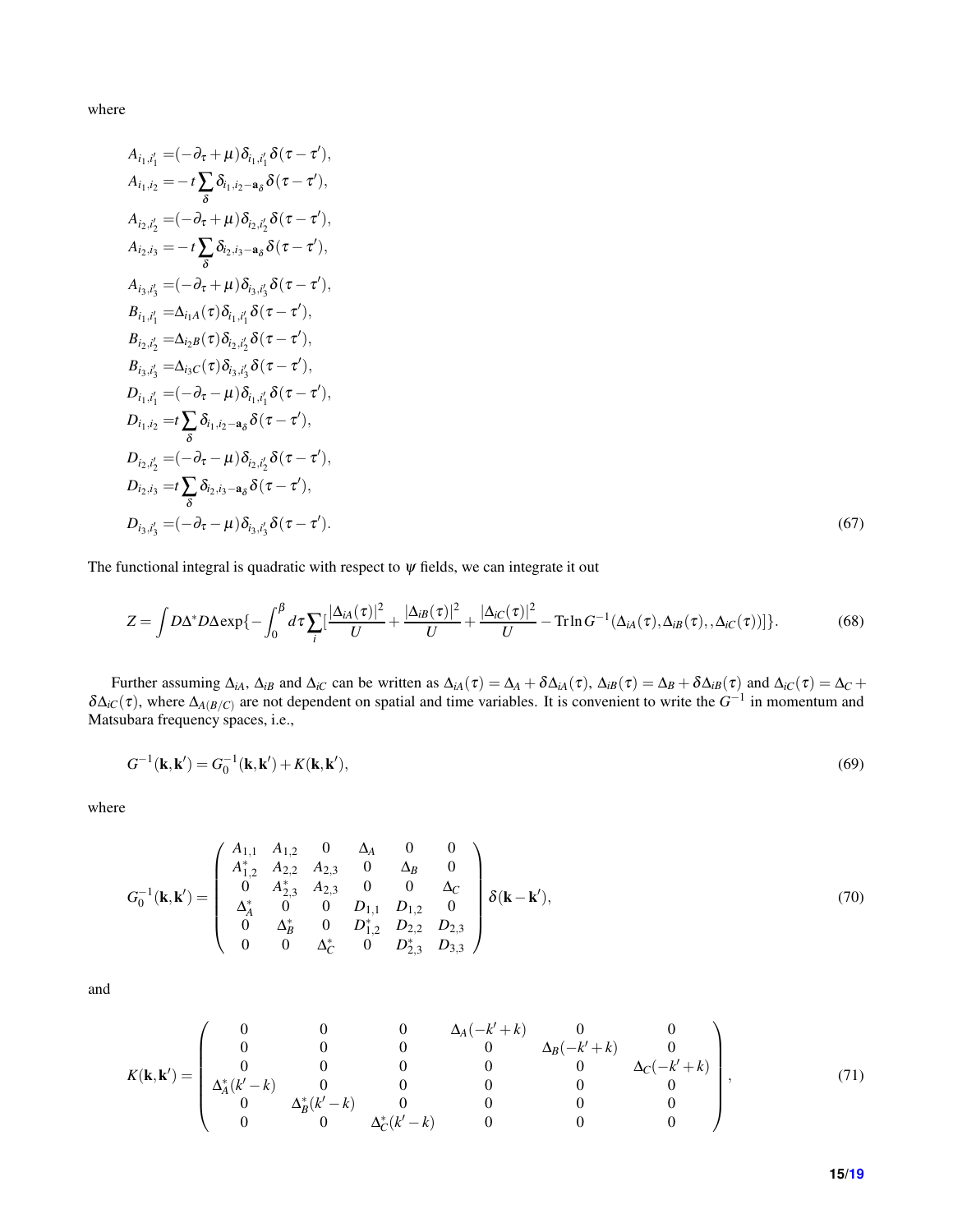where we introduce  $\delta(\mathbf{k} - \mathbf{k}') \equiv \delta^2(\mathbf{k} - \mathbf{k}') \delta_{n,n'}$ ,  $k = (\mathbf{k}, i\omega_n)$ ,  $k' = (\mathbf{k}', i\omega_{n'})$ ,  $\delta k = k' - k = (\mathbf{k}' - \mathbf{k}, i\omega_{n'} - i\omega_n)$  and

$$
A_{1,1} = i\omega_n + \mu,
$$
  
\n
$$
A_{1,2} = -t\sum_{\delta} e^{i\mathbf{k} \cdot \mathbf{a}_{\delta}},
$$
  
\n
$$
A_{2,2} = i\omega_n + \mu,
$$
  
\n
$$
A_{2,3} = -t\sum_{\delta} e^{i\mathbf{k} \cdot \mathbf{a}_{\delta}},
$$
  
\n
$$
A_{3,3} = i\omega_n + \mu,
$$
  
\n
$$
D_{1,1} = i\omega_n - \mu,
$$
  
\n
$$
D_{1,2} = t\sum_{\delta} e^{i\mathbf{k} \cdot \mathbf{a}_{\delta}},
$$
  
\n
$$
D_{2,2} = i\omega_n - \mu,
$$
  
\n
$$
D_{2,3} = t\sum_{\delta} e^{i\mathbf{k} \cdot \mathbf{a}_{\delta}},
$$
  
\n
$$
D_{3,3} = i\omega_n - \mu.
$$
  
\n(72)

Expanding action  $S_\Delta$  to second order of  $\delta\Delta$ , one gets the thermodynamic potential

$$
Z \approx e^{-S_0} \int D\bar{\eta}_q D\eta_q e^{-\delta S},\tag{73}
$$

where  $S_0$  is the action from the mean-field contribution and  $q = \delta k$ . The linear terms vanish due to the mean-field (saddlepoint) equations. The fluctuation contribution is

$$
\delta S = \frac{1}{2} \sum_{\mathbf{q},n} \bar{\eta}_q M \eta_q = \sum_{\mathbf{q},n>0} \bar{\eta}_q M \eta_q, \tag{74}
$$

where

 $\bar{\eta}_q = [\Delta_A^*(\mathbf{q}, i\omega_n), \Delta_B^*(\mathbf{q}, i\omega_n), \Delta_C^*(\mathbf{q}, i\omega_n); \Delta_A(-\mathbf{q}, -i\omega_n), \Delta_B(-\mathbf{q}, -i\omega_n), \Delta_C(-\mathbf{q}, -i\omega_n)]$ 

and the fluctuation matrix *M* is given by

$$
M_{ij}(\mathbf{q}, i\omega_n) = \frac{1}{\beta} \sum_{\mathbf{k}, n'} G_{ij}^0(k+q) G_{j+m,i+m}^0(k) + \frac{\delta_{ij}}{U},
$$
\n
$$
M_{ij}(\mathbf{q}, i\omega_n) = \frac{1}{\beta} \sum_{\mathbf{k}, n'} G_{ij}^0(k+q)^0 G_{j-m,i+m}(k),
$$
\n
$$
M_{ij}(\mathbf{q}, i\omega_n) = \frac{1}{\beta} \sum_{\mathbf{k}, n'} G_{ij}^0(k+q) G_{j+m,i-m}^0(k),
$$
\n
$$
M_{ij}(\mathbf{q}, i\omega_n) = \frac{1}{\beta} \sum_{\mathbf{k}, n'} G_{ij}^0(k+q) G_{j+m,i-m}^0(k),
$$
\n
$$
m+1 \le i \le 2m \& 1 \le j \le m)
$$
\n
$$
M_{ij}(\mathbf{q}, i\omega_n) = \frac{1}{\beta} \sum_{\mathbf{k}, n'} G_{ij}^0(k+q) G_{j-m,i-m}^0(k) + \frac{\delta_{ij}}{U},
$$
\n
$$
(m+1 \le i, j \le 2m),
$$
\n
$$
(75)
$$

where the number of order parameters  $m = 3$  and Green function  $G_{ij}^0(\mathbf{k}, i\omega_{n'}) = ([i\omega_{n'} - H_{BdG}(\mathbf{k})]^{-1})_{ij}$  is matrix element of Nambu-Gorkov Green function. The collective modes are given by zeroes of determinant  $Det|M(\mathbf{q}, i\omega_n \to \omega + i0^+)| = 0$ .

## <span id="page-15-0"></span>**References**

- 1. Peotta, S. & Törmä, P. Superfluidity in topologically nontrivial flat bands. *Nat.Commun.* 6, 8944, DOI: <https://doi.org/10.1038/ncomms9944> (2015).
- 2. Iskin, M. Collective excitations of a bcs superfluid in the presence of two sublattices. *Phys. Rev. A* 101, 053631, DOI: <https://doi.org/10.1103/PhysRevA.101.053631> (2020).
- 3. Cao, Y. & et.al. Unconventional superconductivity in magic-angle graphene superlattices. *Nature* 556, 43, DOI: <https://doi.org/10.1038/nature26160> (2018).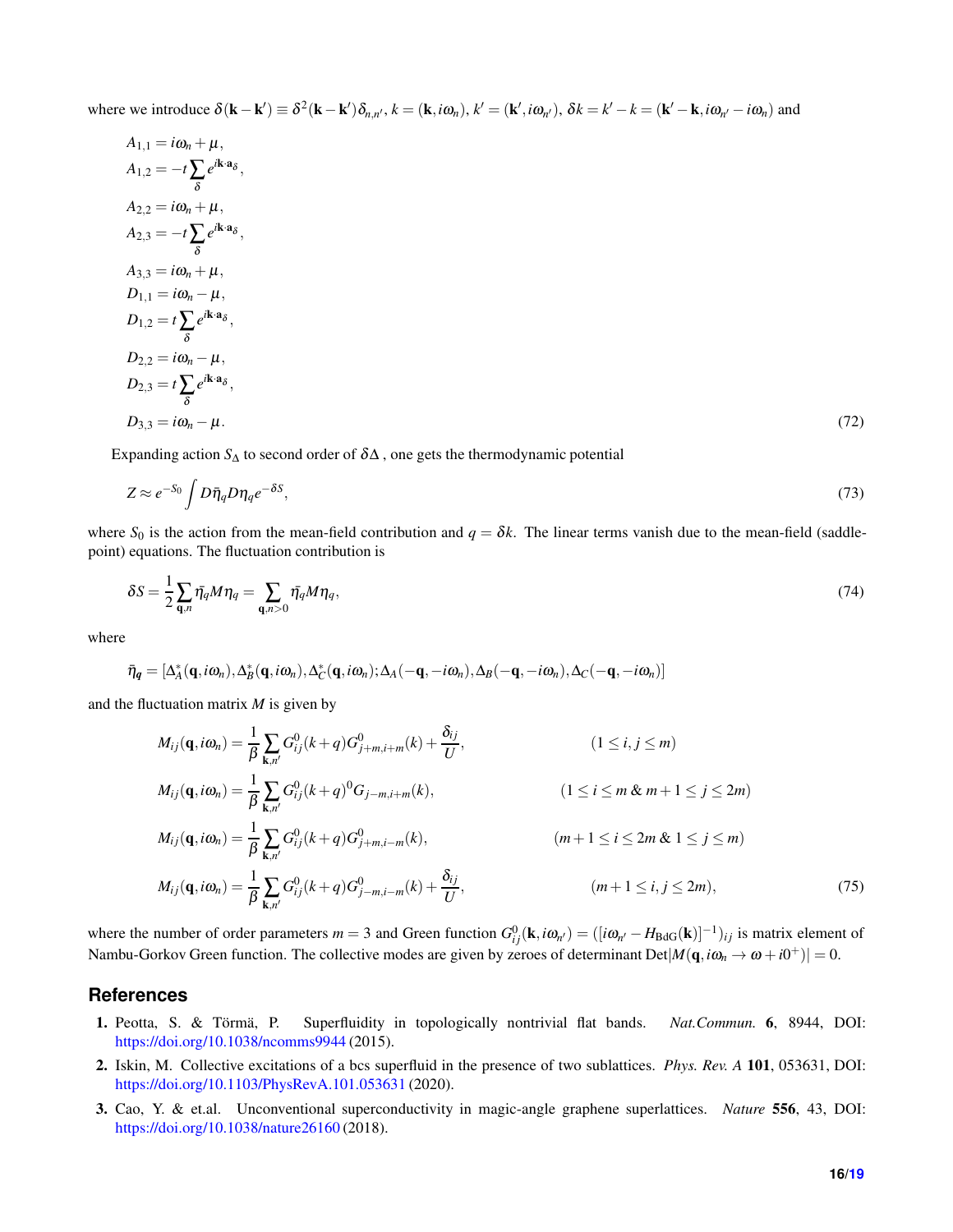- <span id="page-16-1"></span><span id="page-16-0"></span>4. Wu, Y. R. & Zhang, Y. C. Superfluid states in  $\alpha - t_3$  lattice. *Chin. Phys. B* 30, 060306, DOI: <https://doi.org/10.1088/1674-1056/abea8a> (2021).
- 5. Leggett, A. J. Number-phase fluctuations in two-band superconductors. *Prog.Theor.Phys.* 36, 901, DOI: <https://doi.org/10.1143/PTP.36.901> (1966).
- 6. Iskin, M. & Sáde Melo, C. A. R. Bcs-bec crossover of collective excitations in two-band superfluids. *Phys. Rev. B* 72, 024512, DOI: <https://doi.org/10.1103/PhysRevB.72.024512> (2005).
- 7. He, L., Wang, J., Peng, S.-G., Liu, X.-J. & Hu, H. Strongly correlated fermi superfluid near an orbital feshbach resonance: Stability, equation of state, and leggett mode. *Phys. Rev. A* 94, 043624, DOI: <https://doi.org/10.1103/PhysRevA.94.043624> (2016).
- <span id="page-16-16"></span>8. Zhang, Y.-C., Ding, S. & Zhang, S. Collective modes in a two-band superfluid of ultracold alkaline-earth-metal atoms close to an orbital feshbach resonance. *Phys. Rev. A* 95, 041603(R), DOI: <https://doi.org/10.1103/PhysRevA.95.041603> (2017).
- <span id="page-16-3"></span><span id="page-16-2"></span>9. Klimin, S. N., Kurkjian, H. & Tempere, J. Leggett collective excitations in a two-band fermi superfluid at finite temperatures. *New J. Phys.* 21, 113043, DOI: <https://iopscience.iop.org/article/10.1088/1367-2630/ab54b0/meta> (2019).
- 10. Honerkamp, C. & Hofstetter, W. Ultracold fermions and the su(n) hubbard model. *Phys. Rev. Lett.* 92, 170403, DOI: <https://doi.org/10.1103/PhysRevLett.92.170403> (2004).
- <span id="page-16-4"></span>11. Rapp, A., Zaránd, G., Honerkamp, C. & Hofstetter, W. Color superfluidity and baryon formation in ultracold fermions. *Phys. Rev. Lett.* 98, 160405, DOI: <https://doi.org/10.1103/PhysRevLett.98.160405> (2007).
- <span id="page-16-5"></span>12. Liu, X.-J., Hu, H. & Drummond, P. D. Multicomponent strongly attractive fermi gas: A color superconductor in a one-dimensional harmonic trap. *Phys. Rev. A* 77, 013622, DOI: <https://doi.org/10.1103/PhysRevA.77.013622> (2008).
- <span id="page-16-6"></span>13. Cherng, R. W., Refael, G. & Demler, E. Superfluidity and magnetism in multicomponent ultracold fermions. *Phys. Rev. Lett.* 99, 130406, DOI: <https://doi.org/10.1103/PhysRevLett.99.130406> (2007).
- <span id="page-16-7"></span>14. Kanász-Nagy, M. & Zaránd, G. Global superfluid phase diagram of a three-component fermion mixture with magnetic ordering. *Phys. Rev. B* 86, 064519, DOI: <https://doi.org/10.1103/PhysRevB.86.064519> (2012).
- 15. Martikainen, J.-P., Kinnunen, J. J., Törmä, P. & Pethick, C. J. Induced interactions and the superfluid transition temperature in a three-component fermi gas. *Phys. Rev. Lett.* 103, 260403, DOI: <https://doi.org/10.1103/PhysRevLett.103.260403> (2009).
- <span id="page-16-9"></span><span id="page-16-8"></span>16. Zhu, Q., Zhang, C. & Wu, B. Exotic superfluidity in spin-orbit coupled bose-einstein condensates. *Eur. Lett.* 100, 50003, DOI: <https://iopscience.iop.org/article/10.1209/0295-5075/100/50003/meta> (2012).
- <span id="page-16-10"></span>17. Hazra, T., Verma, N. & Randeria, M. Bounds on the superconducting transition temperature: Applications to twisted bilayer graphene and cold atoms. *Phys. Rev. X* 9, 031049, DOI: <https://doi.org/10.1103/PhysRevX.9.031049> (2019).
- <span id="page-16-11"></span>18. Julku, A., Peotta, S., Vanhala, T. I., Kim, D.-H. & Törmä, P. Geometric origin of superfluidity in the lieb-lattice flat band. *Phys. Rev. Lett.* 117, 045303, DOI: <https://doi.org/10.1103/PhysRevLett.117.045303> (2016).
- 19. Julku, A., Peltonen, T. J., Liang, L., Heikkilä, T. T. & Törmä, P. Superfluid weight and berezinskiikosterlitz-thouless transition temperature of twisted bilayer graphene. *Phys. Rev. B* 101, 060505(R), DOI: <https://doi.org/10.1103/PhysRevB.101.060505> (2020).
- <span id="page-16-12"></span>20. Liang, L. & et.al. Band geometry, berry curvature, and superfluid weight. *Phys. Rev. B* 95, 024515, DOI: <https://doi.org/10.1103/PhysRevB.95.024515> (2017).
- <span id="page-16-13"></span>21. Hu, X., Hyart, T., Pikulin, D. I. & Rossi, E. Geometric and conventional contribution to the superfluid weight in twisted bilayer graphene. *Phys. Rev. Lett.* 123, 237002, DOI: <https://doi.org/10.1103/PhysRevLett.123.237002> (2019).
- <span id="page-16-14"></span>22. Xie, F., Song, Z., Lian, B. & Bernevig, B. A. Topology-bounded superfluid weight in twisted bilayer graphene. *Phys. Rev. Lett.* 124, 167002, DOI: <https://doi.org/10.1103/PhysRevLett.124.167002> (2020).
- <span id="page-16-15"></span>23. Provost, J. P. & Vallee, G. Riemannian structure on manifolds of quantum states. *Commun. Math. Phys.* 76, 289, DOI: <https://doi.org/10.1007/BF02193559> (1980).
- 24. Sutherland, B. Localization of electronic wave functions due to local topology. *Phys. Rev. B* 34, 5208, DOI: <https://doi.org/10.1103/PhysRevB.34.5208> (1986).
- 25. Vidal, J., Mosseri, R. & Doucot, B. Aharonov-bohm cages in two-dimensional structures. *Phys. Rev. Lett.* 81, 5888, DOI: <https://doi.org/10.1103/PhysRevLett.81.5888> (1998).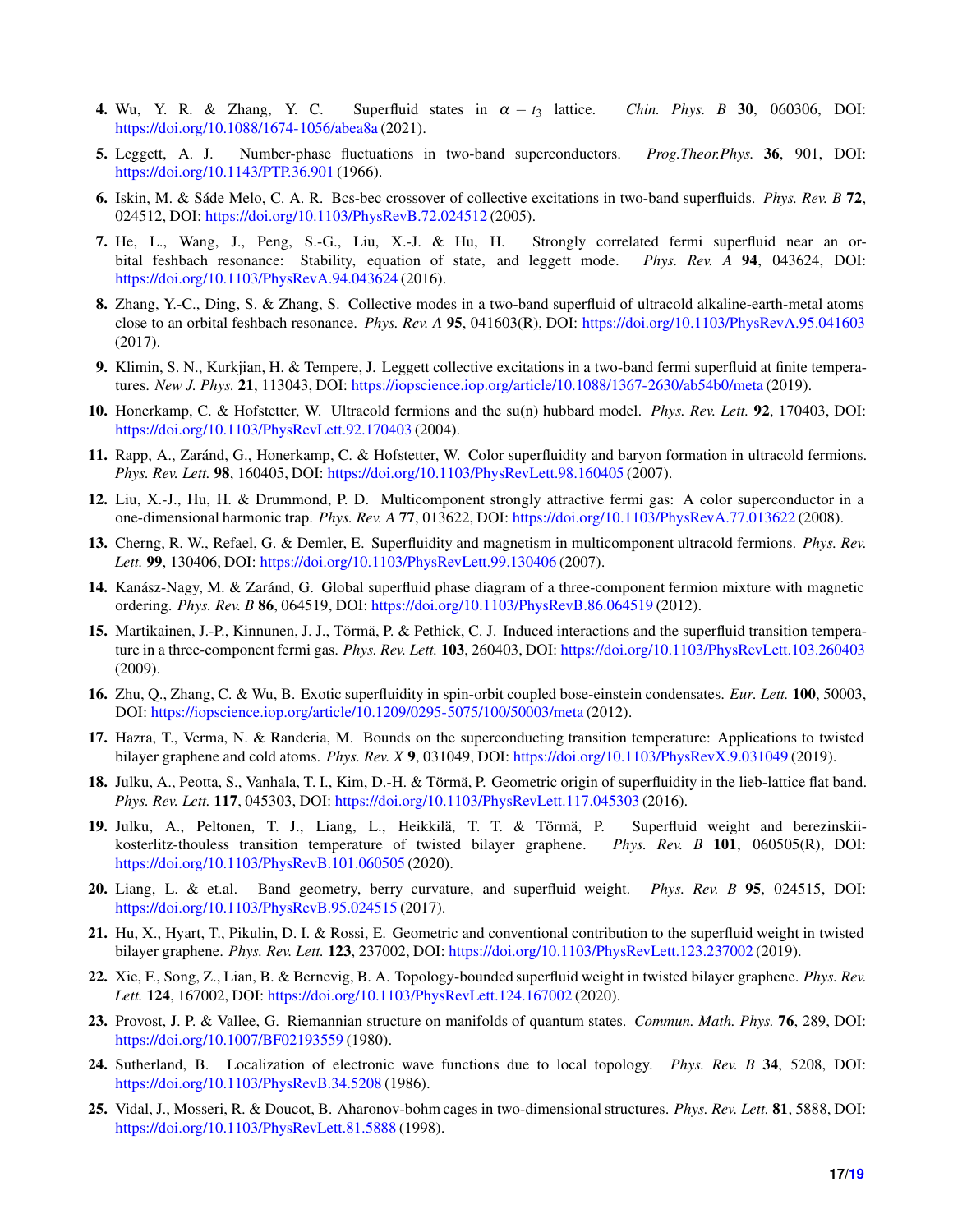- <span id="page-17-1"></span><span id="page-17-0"></span>26. Gorbar, E. V., Gusynin, V. P. & Oriekhov, D. O. Electron states for gapped pseudospin-1 fermions in the field of a charged impurity. *Phys. Rev. B* 99, 155124, DOI: <https://doi.org/10.1103/PhysRevB.99.155124> (2019).
- <span id="page-17-2"></span>27. B., D., Kailasvuori, J. & Moessner, R. Lattice generalization of the dirac equation to general spin and the role of the flat band. *Phys. Rev. B* 84, 195422, DOI: <https://doi.org/10.1103/PhysRevB.84.195422> (2011).
- <span id="page-17-3"></span>28. Xu, H.-Y. & Lai, Y.-C. Anomalous chiral edge states in spin-1 dirac quantum dots. *Phys. Rev. Res.* 2, 013062, DOI: <https://doi.org/10.1103/PhysRevResearch.2.013062> (2020).
- <span id="page-17-4"></span>29. Wang, F. & Ran, Y. Nearly flat band with chern number c=2 on the dice lattice. *Phys. Rev. B* 84, 241103(R), DOI: <https://doi.org/10.1103/PhysRevB.84.241103> (2011).
- <span id="page-17-5"></span>30. Bercioux, D., Urban, D. F., Grabert, H. & Häusler, W. Massless dirac-weyl fermions in a *t*<sup>3</sup> optical lattice. *Phys. Rev.A* 80, 063603, DOI: <https://doi.org/10.1103/PhysRevA.80.063603> (2009).
- <span id="page-17-6"></span>31. Illes, E. & Nicol, E. J. Magnetic properties of the  $\alpha - t_3$  model: Magneto-optical conductivity and the hofstadter butterfly. *Phys. Rev. B* 94, 125435, DOI: <https://doi.org/10.1103/PhysRevB.94.125435> (2016).
- <span id="page-17-7"></span>32. Chen, Y.-R., Xu, Y., Wang, J., Liu, J.-F. & Z., M. Enhanced magneto-optical response due to the flat band in nanoribbons made from the <sup>α</sup> −*t*<sup>3</sup> lattice. *Phys. Rev. B* 99, 045420, DOI: <https://doi.org/10.1103/PhysRevB.99.045420> (2019).
- <span id="page-17-8"></span>33. Illes, E. & Nicol, E. J. Klein tunneling in the <sup>α</sup> − *t*<sup>3</sup> model. *Phys. Rev. B* 95, 235432, DOI: <https://doi.org/10.1103/PhysRevB.95.235432> (2017).
- 34. Biswas, T. & Ghosh, T. K. Dynamics of a quasiparticle in the  $\alpha t_3$  model: role of pseudospin polarization and transverse magnetic field on zitterbewegung. *J. Phys.: Condens. Matter* 30, 075301, DOI: <https://doi.org/10.1103/PhysRevB.95.235432?> (2018).
- <span id="page-17-10"></span><span id="page-17-9"></span>35. Raoux, A., Morigi, M., Fuchs, J.-N., Piéchon, F. & Montambaux, G. From dia- to paramagnetic orbital susceptibility of massless fermions. *Phys. Rev. Lett.* 112, 026402, DOI: <https://doi.org/10.1103/PhysRevLett.112.026402> (2014).
- <span id="page-17-11"></span>36. Biswas, T. & Ghosh, T. Magnetotransport properties of the <sup>α</sup> −*t*<sup>3</sup> model. *J. Physics: Condens. Matter* 28, 495302, DOI: <https://doi.org/10.1103/PhysRevLett.112.026402?> (2016).
- <span id="page-17-12"></span>37. Islam, S. F. & Dutta, P. Valley-polarized magnetoconductivity and particle-hole symmetry breaking in a periodically modulated <sup>α</sup> −*t*<sup>3</sup> lattice. *Phys. Rev. B* 96, 045418, DOI: <https://doi.org/10.1103/PhysRevB.96.045418> (2017).
- <span id="page-17-13"></span>38. Blumberg, G. & et al. Observation of leggett's collective mode in a multi-band mgb<sub>2</sub> superconductor. *Phys. Rev. Lett.* 99, 227002, DOI: <https://doi.org/10.1103/PhysRevLett.99.227002> (2007).
- <span id="page-17-14"></span>39. Mou, D. & et al. Strong interaction between electrons and collective excitations in the multiband superconductor mgb<sub>2</sub>. *Phys. Rev. B* 91, 140502(R), DOI: <https://doi.org/10.1103/PhysRevB.91.140502> (2015).
- <span id="page-17-15"></span>40. Zhang, Y.-C., Xu, Z. & Zhang, S. Topological superfluids and the bec-bcs crossover in the attractive haldane-hubbard model. *Phys. Rev. A* 95, 043640, DOI: <https://doi.org/10.1103/PhysRevB.95.043640> (2017).
- <span id="page-17-16"></span>41. Heiselberg, H. Crossovers in unitary fermi systems, bcs-bec crossover and the unitary fermi gas, edited by w. zwerger (Springer, Berlin, 2017).
- <span id="page-17-17"></span>42. Iglovikov, V. I., Hébert, F., Grémaud, B., Batrouni, G. G. & Scalettar, R. T. Superconducting transitions in flat-band systems. *Phys. Rev. B* 90, 094506, DOI: <https://doi.org/10.1103/PhysRevB.90.094506> (2014).
- <span id="page-17-18"></span>43. Wu, C. & Sarma, S. D. *px*,*y*-orbital counterpart of graphene: Cold atoms in the honeycomb optical lattice. *Phys. Rev. B* 77, 235107, DOI: <https://doi.org/10.1103/PhysRevB.77.235107> (2008).
- <span id="page-17-19"></span>44. Zhang, S., Hung, H.-h. & Wu, C. Proposed realization of itinerant ferromagnetism in optical lattices. *Phys. Rev. A* 82, 053618, DOI: <https://doi.org/10.1103/PhysRevA.82.053618> (2010).
- <span id="page-17-20"></span>45. Kopnin, N. B., Heikkila, T. T. & Volovik, G. E. High-temperature surface superconductivity in topological flat-band systems. *Phys. Rev. B* 83, 220503(R), DOI: [https://doi.org/10.1103/PhysRevB.83.220503\(R\)](https://doi.org/10.1103/PhysRevB.83.220503(R)) (20011).
- <span id="page-17-21"></span>46. Fisher, M. E., Barber, M. N. & Jasnow, D. Helicity modulus, superfluidity, and scaling in isotropic systems. *Phys. Rev. A* 8, 1111, DOI: <https://doi.org/10.1103/PhysRevA.8.1111> (1973).
- <span id="page-17-22"></span>47. Zhang, Y.-C. Superfluid density, josephson relation and pairing fluctuations in a multi-component fermion superfluid. *arXiv:* 2012, 11217, DOI: <https://arXiv:2012.11217> (2020).
- 48. Pieri, P. & Strinati, G. C. Strong-coupling limit in the evolution from bcs superconductivity to bose-einstein condensation. *Phys. Rev. B* 61, 15370, DOI: <https://doi.org/10.1103/PhysRevB.61.15370> (2000).